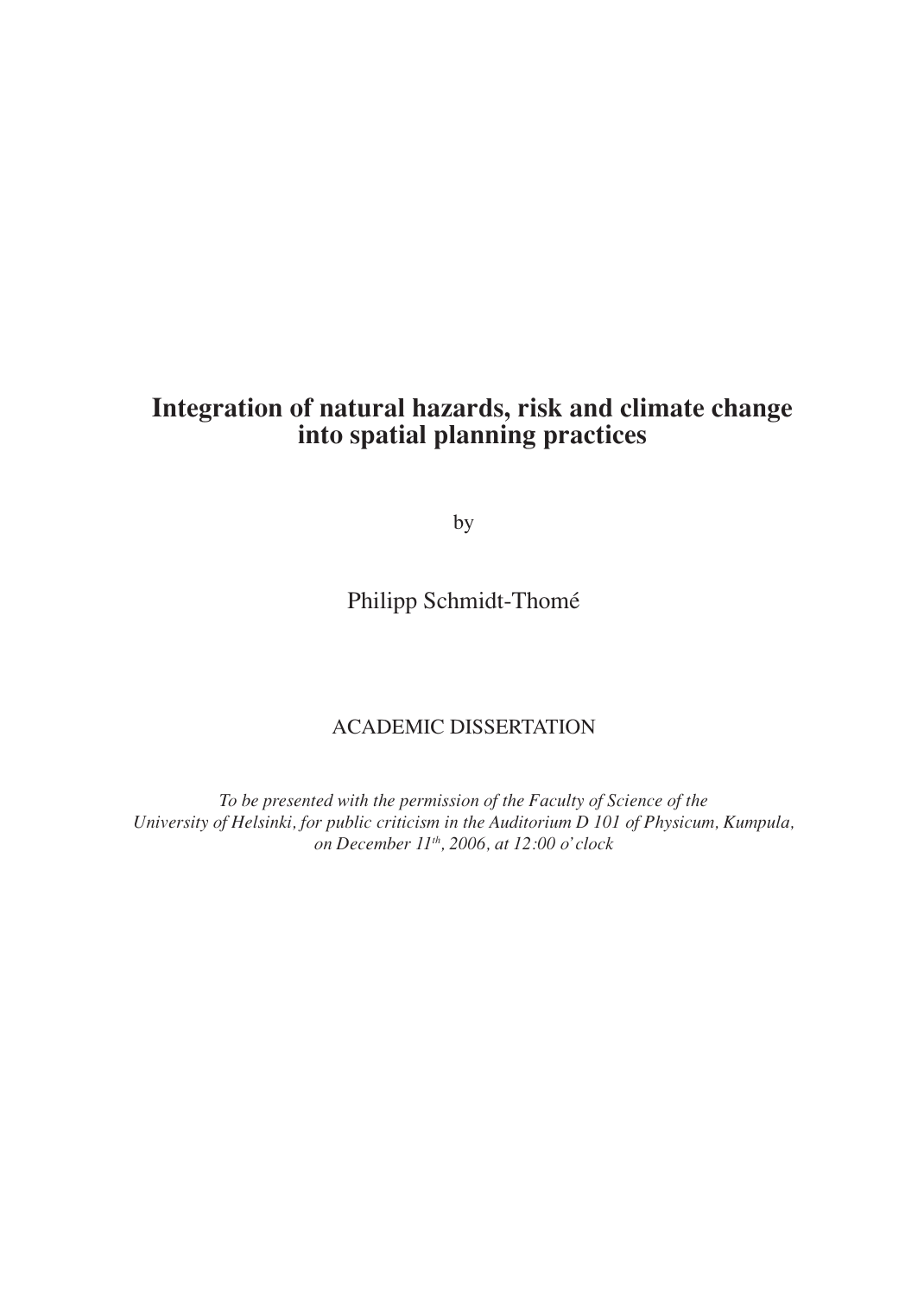PhD thesis No. 193 of the Department of Geology, University of Helsinki

**Supervised by:** Prof. Dr. Veli-Pekka Salonen Department of Geology Faculty of Science University of Helsinki Finland

## **Reviewed by:**

Dr. Kai Böhme University of Sheffield, Department of Town and Regional Planning United Kingdom

Dr. Jonas Satkunas Geological Survey of Lithuania Lithuania

## **Opponent:**

Prof. Dr. Michel A. Bouchard Centre International des Technologies de l'Environnement de Tunis (CITET) Tunis carthage, Tunisia

iSBn 951-690-969-8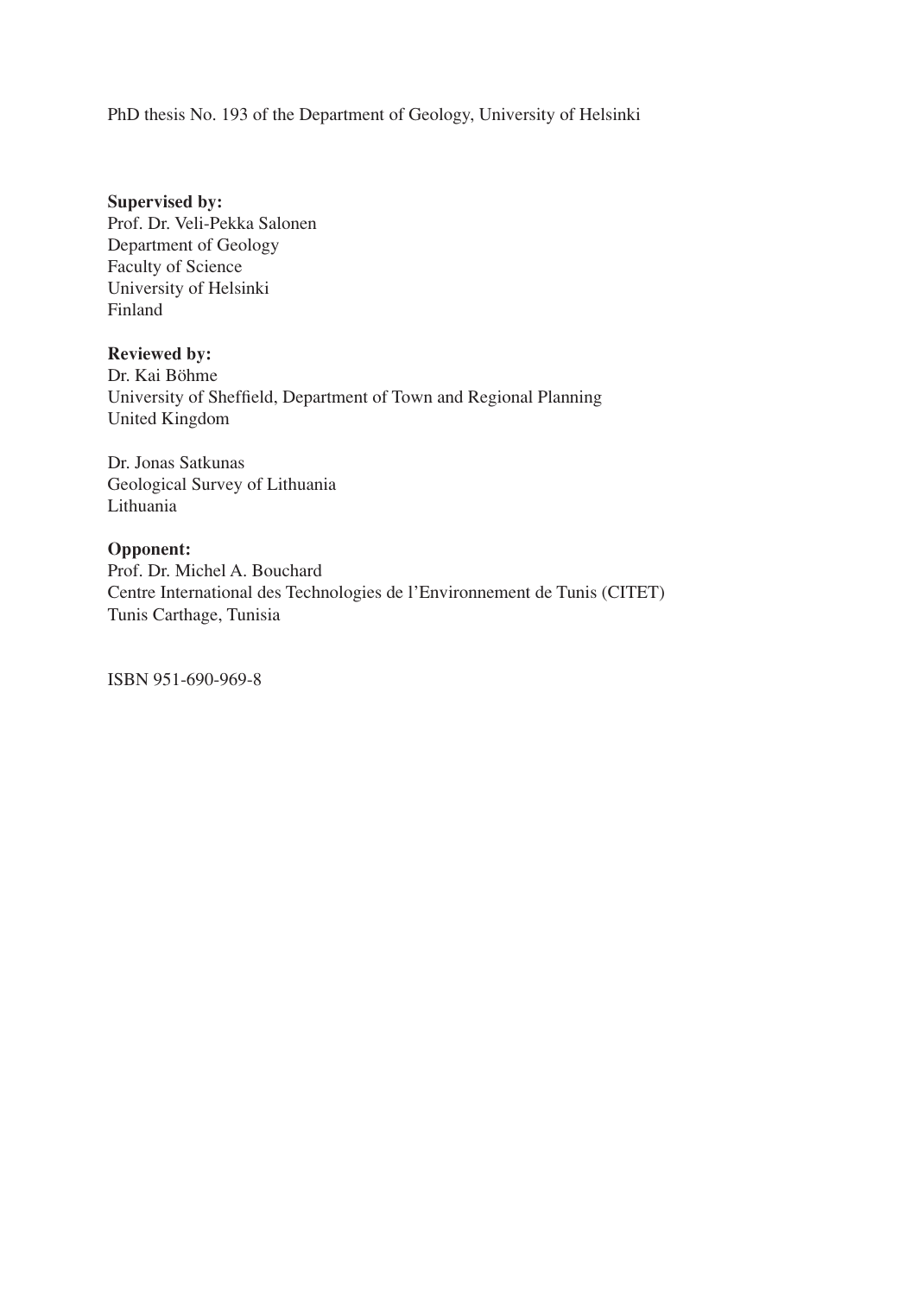Dedicated to

my grandfather Paul

and

my father michael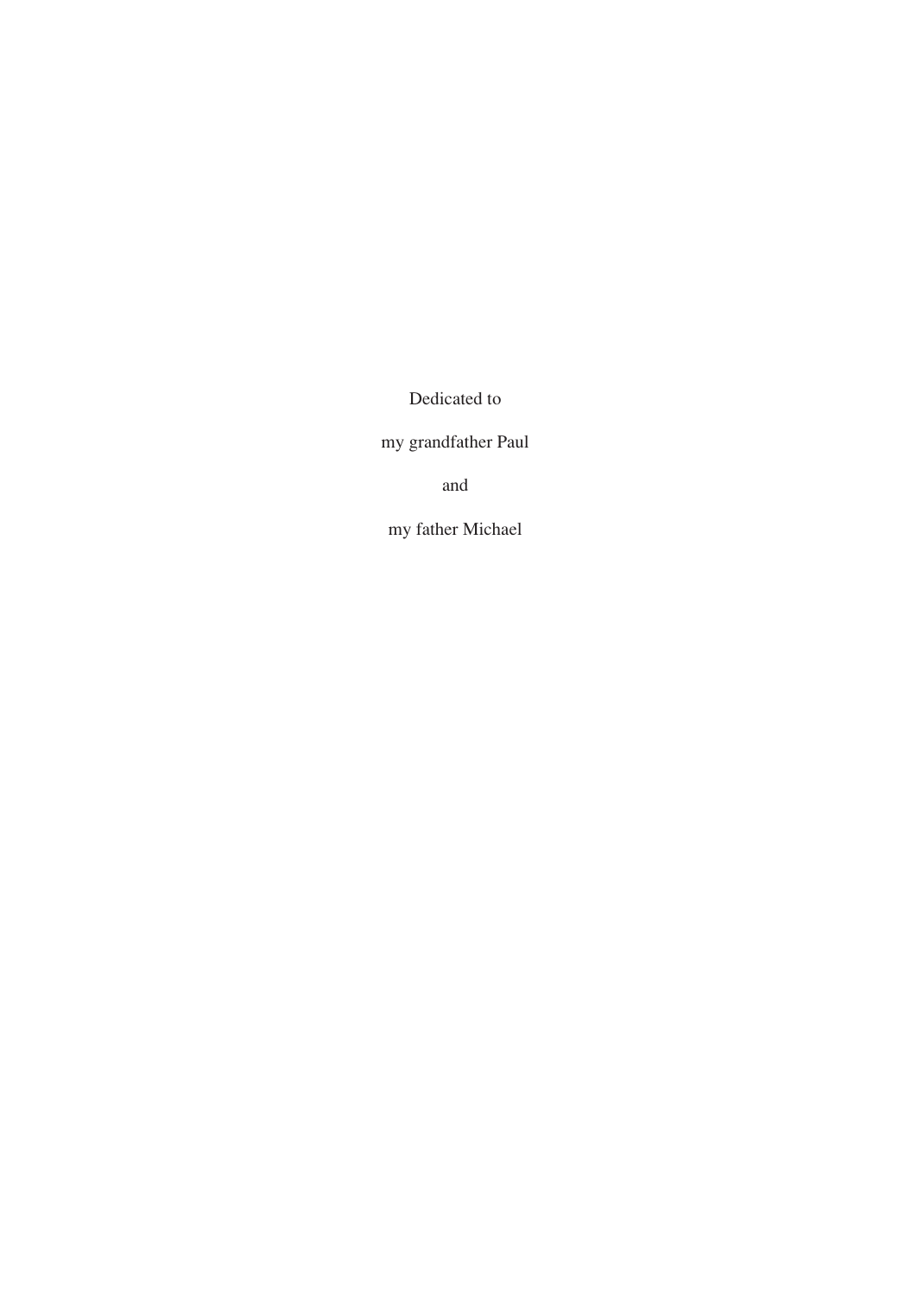Schmidt-Thomé, Philipp. 2006. Integration of natural hazards, risks and climate change into spatial planning practices. Geological Survey of Finland, Espoo, 31 pages with 6 original papers.

Most countries of Europe, as well as many countries in other parts of the world, are experiencing an increased impact of natural hazards. it is often speculated, but not yet proven, that climate change might influence the frequency and magnitude of certain hydro-meteorological natural hazards. What has certainly been observed is a sharp increase in financial losses caused by natural hazards worldwide. Although Europe appears to be less affected by catastrophic natural hazards than other parts of the world, the damages experienced here are certainly increasing. Natural hazards, climate change and, in particular, risk have therefore recently been put high on the political agenda of the EU.

In the search for appropriate instruments for mitigating impacts of natural hazards and climate change, as well as risks, the integration of these factors into spatial planning practices is constantly receiving higher attention. The focus of most approaches lies on single hazards and climate change mitigation strategies. The current paradigm shift of climate change mitigation to adaptation is used as a basis to draw conclusions and recommendations on what additional concepts could be incorporated into spatial planning practices, and for example, multi-hazard approaches are discussed as an important approach that should be developed further. A special focus lies on the definition and applicability of the terms *natural hazard*, *vulnerability* and *risk* in spatial planning practices. Especially risk concepts are so many-fold and complicated that their application in spatial planning has to be analysed most carefully.

This PhD thesis is based on six published articles that describe the results of European research projects, which have elaborated strategies and tools for integrated communication and assessment practices on natural hazards and climate change impacts. The papers describe approaches on local, regional and European levels, both from theoretical and practical perspectives. Based on these, past, current and future potential spatial planning applications are reviewed and discussed.

In conclusion it is recommended to shift from single hazard assessments to multi-hazard approaches, integrating potential climate change impacts. Vulnerability concepts should play a stronger role than at present, and adaptation to natural hazards and climate change should be more emphasized in relation to mitigation. Future spatial planning practices should also consider to be more interdisciplinary, i.e. to integrate as many stakeholders and experts as possible to ensure the sustainability of investments.

Key words: natural hazards, geologic hazards, climate change, vulnerability, risk assessment, spatial planning, Europe

Philipp Schmidt-Thomé Geological Survey of Finland, Espoo *E-mail: philipp.schmidt-thome@gtk.fi*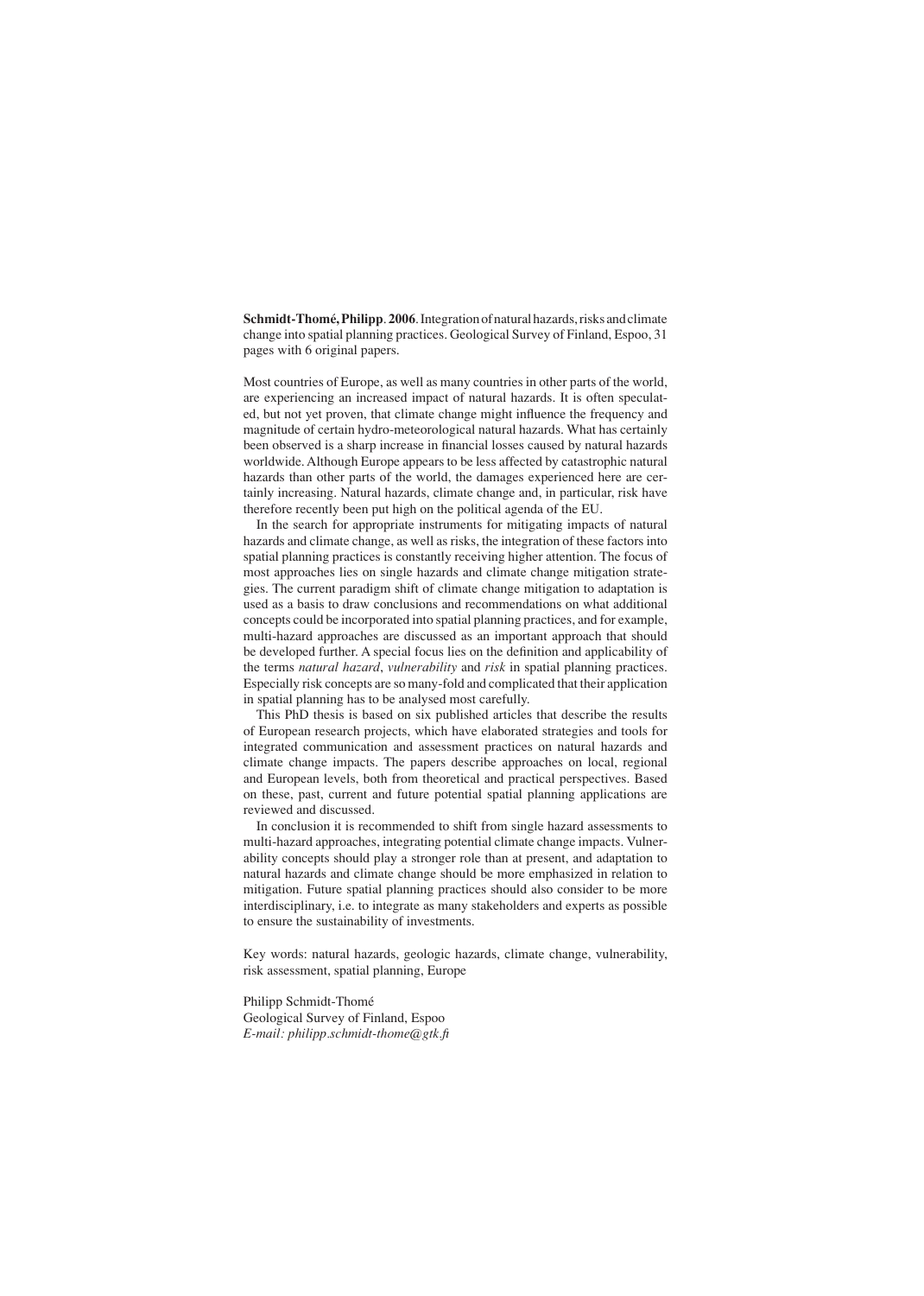## **Contents**

| Introduction<br>7                                                              |  |  |  |
|--------------------------------------------------------------------------------|--|--|--|
| The role of natural hazards, risk and climate change in spatial planning<br>8  |  |  |  |
| 8                                                                              |  |  |  |
| 10                                                                             |  |  |  |
| 10                                                                             |  |  |  |
| 12                                                                             |  |  |  |
| 12                                                                             |  |  |  |
| 13                                                                             |  |  |  |
| Results<br>14                                                                  |  |  |  |
| 14                                                                             |  |  |  |
| 14                                                                             |  |  |  |
| 14                                                                             |  |  |  |
| Part 2 Development of a Decision Support Frame on climate change effects<br>16 |  |  |  |
| 16                                                                             |  |  |  |
| 17                                                                             |  |  |  |
| 17                                                                             |  |  |  |
| 18                                                                             |  |  |  |
| 20                                                                             |  |  |  |
| Hazard and risk, the challenge of terminology<br>20                            |  |  |  |
| 20                                                                             |  |  |  |
| 23                                                                             |  |  |  |
| Single and multi-hazard maps for spatial planning<br>24                        |  |  |  |
| Vulnerability and risk maps for spatial planning?<br>25                        |  |  |  |
| 27                                                                             |  |  |  |
| 28                                                                             |  |  |  |
| 29                                                                             |  |  |  |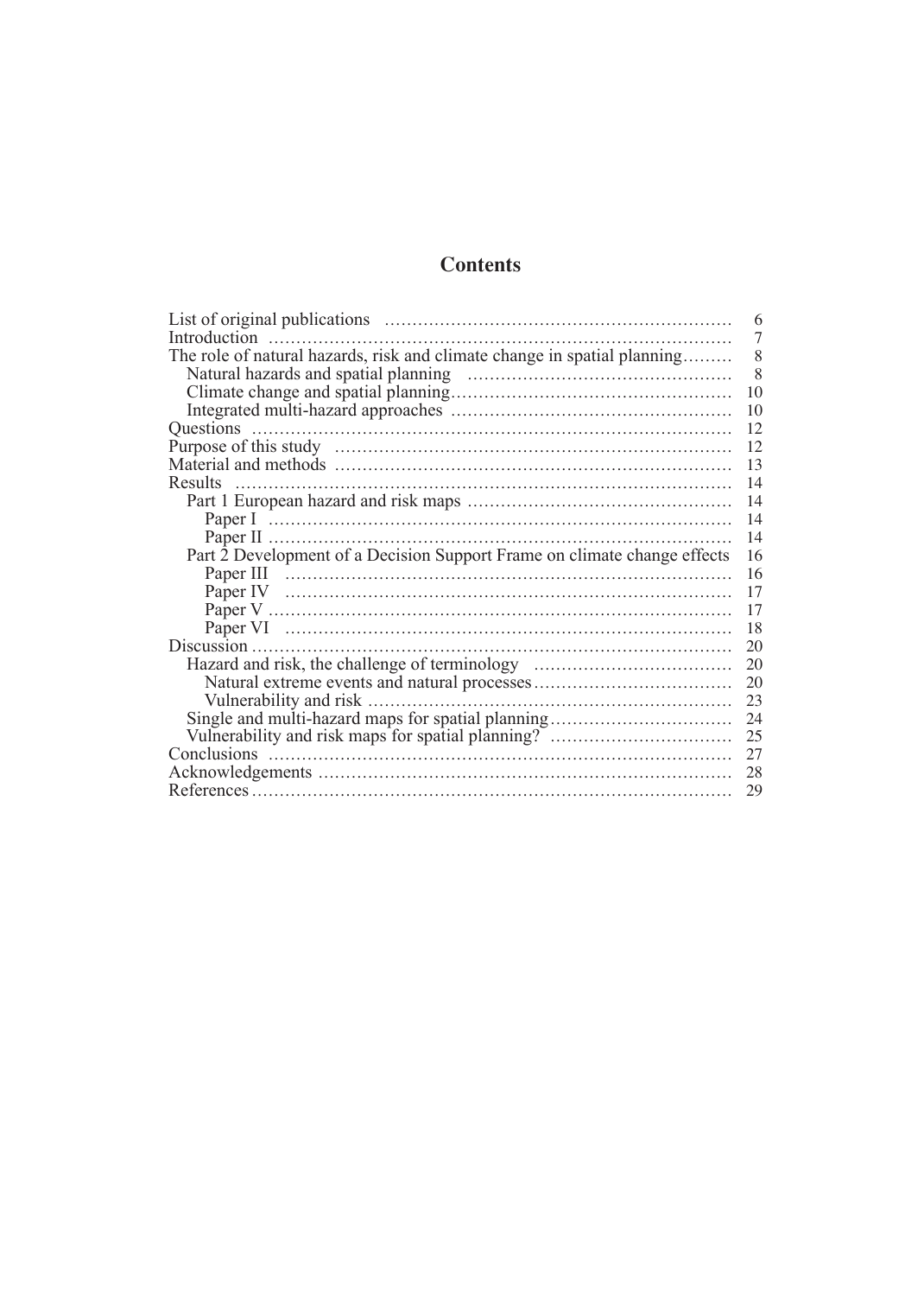### **LIST Of ORIgInaL PubLICaTIOnS**

- I. Schmidt-Thomé, P., Greiving, S., Kallio, H., Fleischhauer, M., & Jarva, J. 2006. Economic risk maps of floods and earthquakes for European regions. In: Quaternary International 150, p. 103-112.
- II. Schmidt-Thomé, P. & Kallio, H. 2006. Natural and Technological Hazard Maps of Europe. In: Schmidt-Thomé, P. (ed.) 2006. Natural and Technological Hazards and Risks in European Regions. Geological Survey of Finland Special Paper 42, 17-63.
- III. Schmidt-Thomé, P. & Peltonen, L. 2006. Sea level Change Assessment in the Baltic Sea Region and Spatial Planning Responses. In: Schmidt-Thomé, P. (ed.) 2006. Sea level Changes Affecting the Spatial Development of the Baltic Sea Region. Geological Survey of Finland, Special Paper 41, Espoo, p. 7-17.
- IV. Klein, J. & Schmidt-Thomé, P. 2006. Impacts and Coping Capacity as key elements in a Vulnerability Assessment on Sea Level change Scenarios. in: Schmidt-Thome, P. (ed.) 2006. Sea level changes Affecting the Spatial Development of the Baltic Sea Region. Geological Survey of Finland, Special Paper 41, espoo, p. 45-50.
- V. Schmidt-Thomé, P., Viehhauser, m. & Staudt, m. 2006. climate change impacts on Sea Level and Runoff Patterns: Application of a Decision Support Frame for Spatial Planners in case study areas. In: Quaternary international 145/146, p. 135-144.
- VI. Schmidt-Thomé, P., Staudt, M., Kallio, H. & Klein, J. 2005. Decision Support Frame to Estimate Possible Future Impacts of Sea Level Changes on Soil Contamination. In: Lens, P., Grotenhuis, T., Malina, G., Tabak, H. (eds): Soil and Sediment Remediation: Mechanisms, Technologies and Applications. Integrated Environmental Technology Series, London, p. 409-417.

In Paper I Philipp Schmidt-Thomé equally contributed to the development of hazard and risk methodologies and was responsible for drawing the conclusions. In Paper II Philipp Schmidt-Thomé was responsible for the development of the larger share of the methodologies and responsible for the descriptions of the hazards and the interpretations of the results. In the Papers III and IV both authors are equally responsible for the development of the methodology. in the Papers V and Vi Philipp Schmidt-Thomé was responsible for the development of the methodology and equally responsible for its application in Gdansk and the analysis of the results. Philipp Schmidt-Thomé prepared all of the manuscripts i-Vi and was responsible for communication with the reviewers as well as the editors.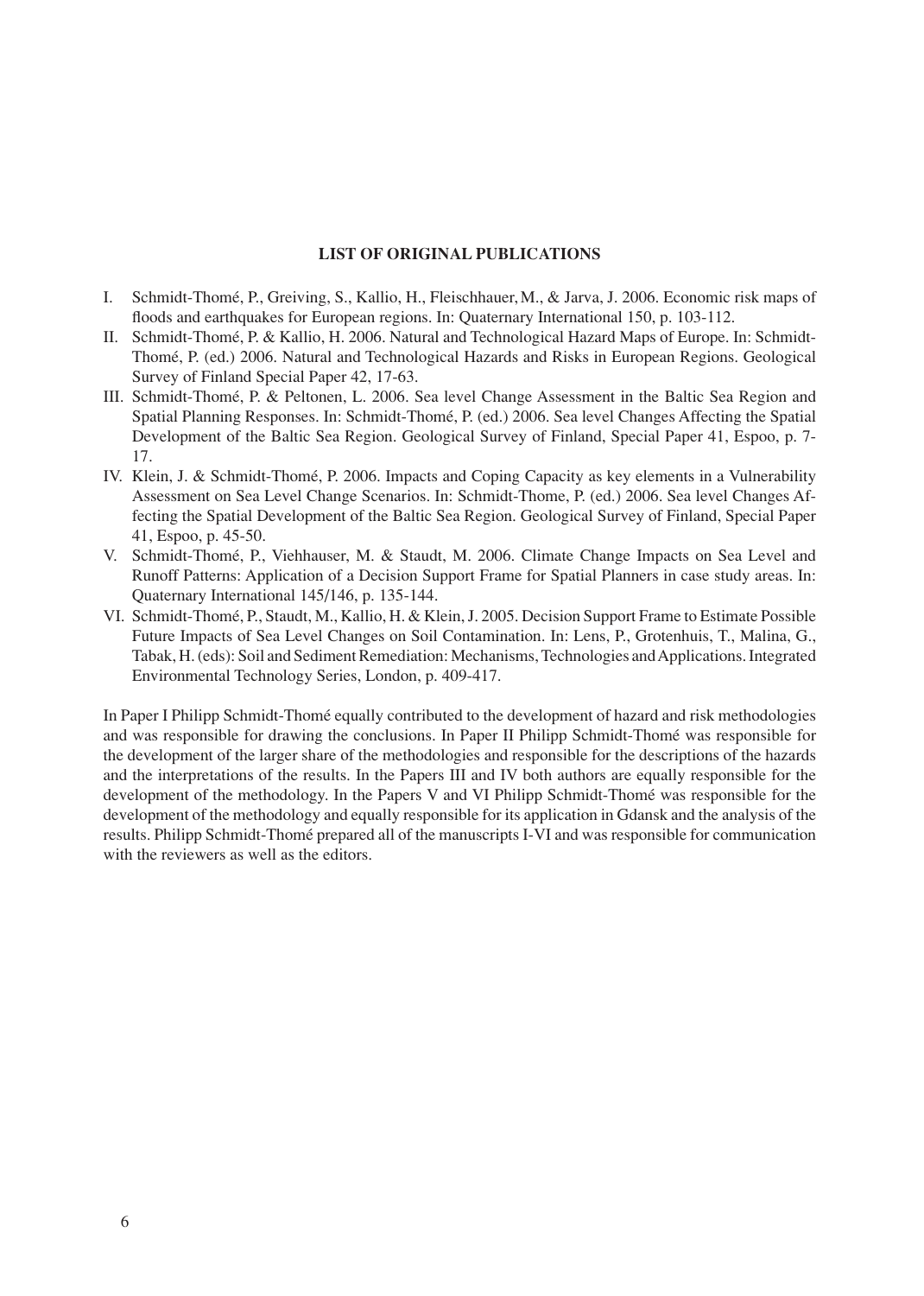#### **InTROduCTIOn**

Natural hazards have always played an important, if not to say vital, role in the development of societies and cultures. They have always posed threats to human beings and their assets and they have often lead to catastrophicdisasters.Someofthesedisasters arevery well documented (e.g. Pompeii), meanwhile others can only be detected by geological evidence, for example tsunamis in India (Chandrasekar et al. 2006). Some natural catastrophes are based on myths, for example the biblical flood, and have not been proven. Despite real or imagined threats to a settlement or a society, human beings have continued to dwell and settle in naturally hazardous areas, putting their lives and assets at risk. often risks have been assumed deliberately, despite experiencing several disasters and continued threat of natural hazards. Many such settlements have developed into culturally and economically important cities over the centuries. Examples of large cities that have been recently severely affected by natural hazards can be found from all continents, such as Prague (floods in 2003), Kobe (earthquake in 1995), canberra (bush fires in 2003), San Salvador (earthquake and landslide in 2001) and New Orleans (hurricane in 2005).

The reasons that human beings settle in hazardous areas are many. One aspect is that some areas, which possess certain natural advantages that attracted the initial settlements, are also threatened by natural hazards. Natural hazards can even be the reason for local advantages (e.g. fertile soils in volcanic areas or floodplains), and hazards themselves were not recognised, or were underestimated, until it was too late and catastrophes occurred. many natural hazards rarely result in disasters in the human timescale, so that the real threat is often recognized too late, or has been deliberately taken as the other advantages of the settlement areas prevailed. Until the 20<sup>th</sup> century, and sometimes still today, natural hazards are thought of an "act of god", a term still used in liability claims (Kusler 2004). Kusler argues that nowadays, when natural hazards are better understood and prediction is improving, the term "act of god" is losing its justification. However, many settlements have grown to such an extent that relocation into less hazardous areas is not an option. Also, often there was, and still is, a belief that science and technology could one day help

forecast and/or remove natural hazards completely. The fact is that most natural hazards cannot be fully mitigated and, besides evidence-based definition of potentially hazardous areas, are still impossible to predict, at least on a long to mid-term perspective. Therefore, the understanding is growing, forced in part by political considerations, that hazard mitigation should be incorporated into spatial planning (e.g. United Nations 2004). Financially oriented actors, and increasingly also government expert groups, stress that since natural hazards cannot be avoided, more efforts should be put in vulnerability reduction and hazard adaptation (e.g. Marttila 2005, Munich Reinsurance company 2004).

Settlements affected by natural disasters have rarely been relocated from naturally hazardous areas, but tend to be rebuilt in close vicinity or on top of the ruins of earlier disasters. nowadays hazards, their source, potential magnitude and probable return periods are better understood, but nevertheless people remain in hazardous areas, often despite improved knowledge. The reasons for not leaving or giving up settlements and dwellings are many. Besides the natural advantages of certainhazardousareas,traditional aspects are areason for staying, for example people being deeply rooted in an area. Financial issues also play an important role, as many traditional and new settlements have certain strategic advantages (natural, trade, military, etc) that are not easily found elsewhere. Also, giving up existing, functioning settlement structures is very costly and a potential natural hazard is thus perceived less problematic in comparison with a total relocation (e.g. Lomnitz 1974).

Examples of a total, sustainable, relocation of long existing settlements due to a potential threat by natural hazards are rarely found in human history. For example the capital of the Central American State of El Salvador, the city of San Salvador, was relocated to Santa Tecla after an earthquake in 1854, but was returned to its original location in 1895, mainly because of the lack of public support. Based on this experience, a relocation of the capital of Nicaragua, Managua, was assessed but not recommended (e.g. Lomnitz 1974). Instead of relocation plans, geological site studies are used for earthquake proof construction to support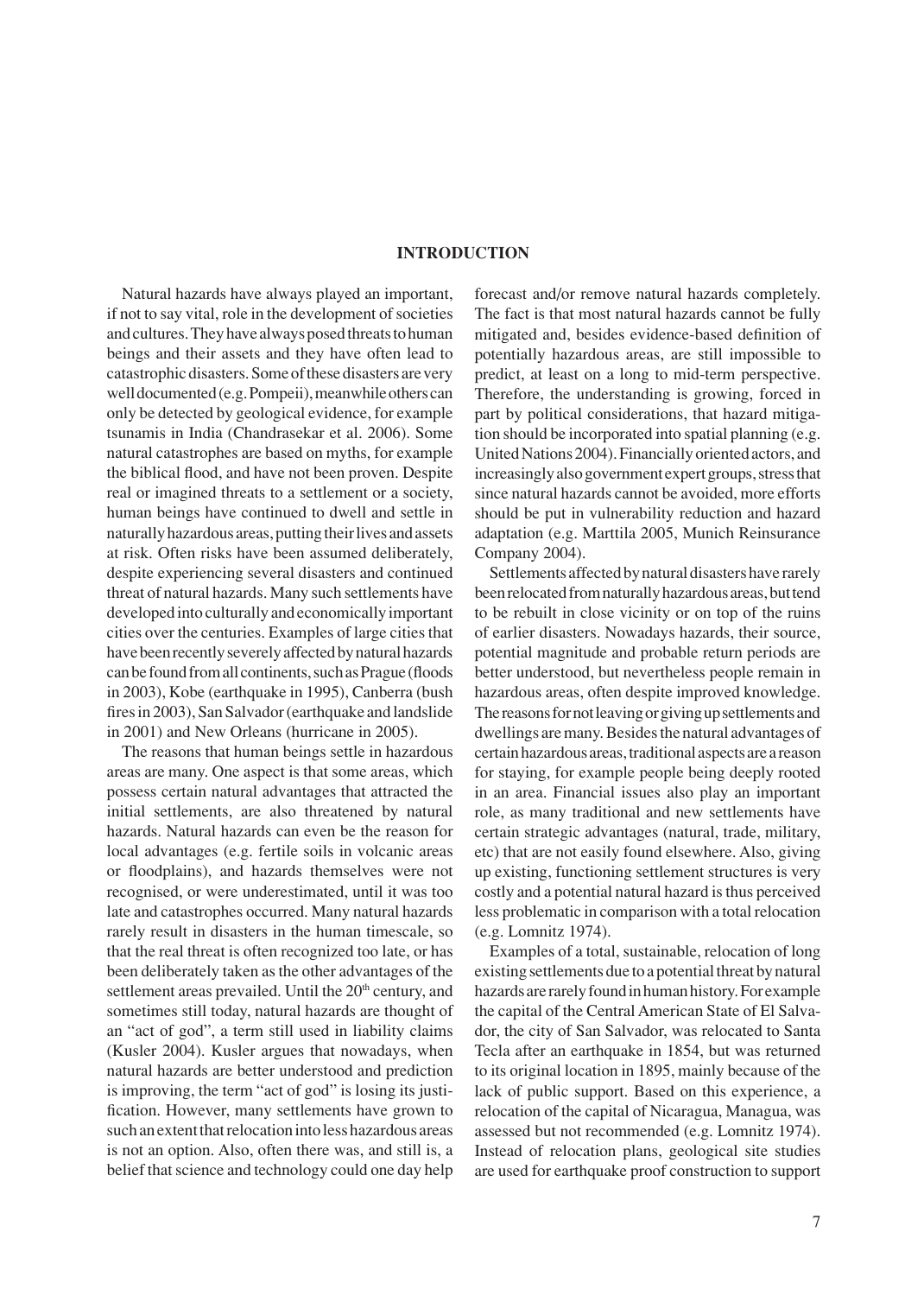local city planning in Central American (e.g. Schmidt-Thomé 1975). There are certainly other examples of relocation practices, but often several other reasons for a relocation of settlements, in addition to natural hazards, were equally strong. For example, the relocation of settlements and people from areas subject to drought in Laos allegedly had political motivations (Petschel-Held 2001). Relocation of settlements is a sensitive issue, both on the political and resident side and is difficult to manage (Napier & Rubin 2002), even though the Economic Council of the United Nations recommends relocation of vulnerable buildings in flood prone areas (United Nations 2000). Relocation might seem to be the safest way to avoid natural hazards, but the impact of the relocation process on the lives of citizens is dramatic and challenging to manage. There are several examples of unsuccessful relocation attempts (e.g Perry  $&$  Lindell 1997). Although Italy is a country where relocation from hazardous areas is enforced by planning law, in practice few relocation activities occur (Galderisi & menoni 2006).

Thisstudyanalysestheuseandapplicationofnatural hazard information, and the potential impact of climate change on those, in spatial planning practices. The study goes beyond the display of hazards in maps for planning purposes. it concentrates on communication processes, keeping in mind that the visualisation of territorial extents of hazards and threats is a useful tool that is to be handled with great care. The target of this study thus lies on the kind of information that planners and other stakeholders require when discussing natural hazards and climate change impacts and how this information should be used in the communication processes. Abroad understanding of hazards and their potential impact on spatial development is vital in the discussion of mitigation and adaptation.

The terms *stakeholders* and *spatial planning* are explained in more detail in the chapter *Purpose of this study* below.

The study is based on six published scientific articles which summarize the research results of European scientific projects on the subjects of hazards, risk and climate change impacts. The study starts with an introduction to the role of natural hazards, and climate change, in the living environment. it then analyses spatial planning practices and their development. The results are introduced with a summary of the six published articles, which is followed by a discussion of the practical applications of hazard, risk and climate change data in planning practices.

## **The ROLe Of naTuRaL hazaRdS, RISk and CLImaTe Change In SPaTIaL PLannIng**

#### **natural hazards and spatial planning**

The integration of hazard related topics into planning started with disaster relief regulations approximately 30 years ago (e.g. Anderson et al. 2003). Since the 1980's natural hazard mitigation started to be integrated in spatial planning in developed countries, which then led to a world wide approach, for example the Un proclamation of the International Decade for Disaster Reduction in 1990 (Quarantelli 1995). Despite this international initiative, the consideration of hazards and risk mitigation in planning policies remains rare (UNDP 2004). The importance of spatial planning in risk management has been understood and implemented more vigorously since the mid 1990's (e.g. Burby 1998, Godschalk et al. 1999). One of the first national acts on planning, hazard and risk was signed in the United States of America in 2000 (Disaster Mitigation Act, 2000).

In the 1990's, natural hazard and risk considerations began finding their way into planning in Europe (e.g. Fleischhauer et al. 2006), but many countries still lack clear guidelines on how to deal with hazards and risk

on a spatial planning level (e.g. UNDP  $2004$ ). At the EU level, the European Spatial Development Perspective (ESDP 1999), the European Conference of Ministers Responsible for Regional Planning (CEMAT 2003), the eU working group on Spatial and Urban Development (SUD 2003) call for the integration of hazards and risk in EU regional policy. The European Commission underlined that the European Structural Funds 2007–2013 should be linked to risk prevention and stressed that an integrated approach on risk management is required at the EU level (European commission 2004, 2006).

There are several, mainly economic, reasons for this recent stronger focus on natural hazards and planning. From a global perspective, the insured losses due to natural hazards have been rising in the past decades, with a large increase in losses in the last years (Munich Reinsurance Company 2004). An analysis of natural hazard related financial loss data reveals that there has been an increase in both catastrophic events and insured losses since the 1960´s. However, looking back over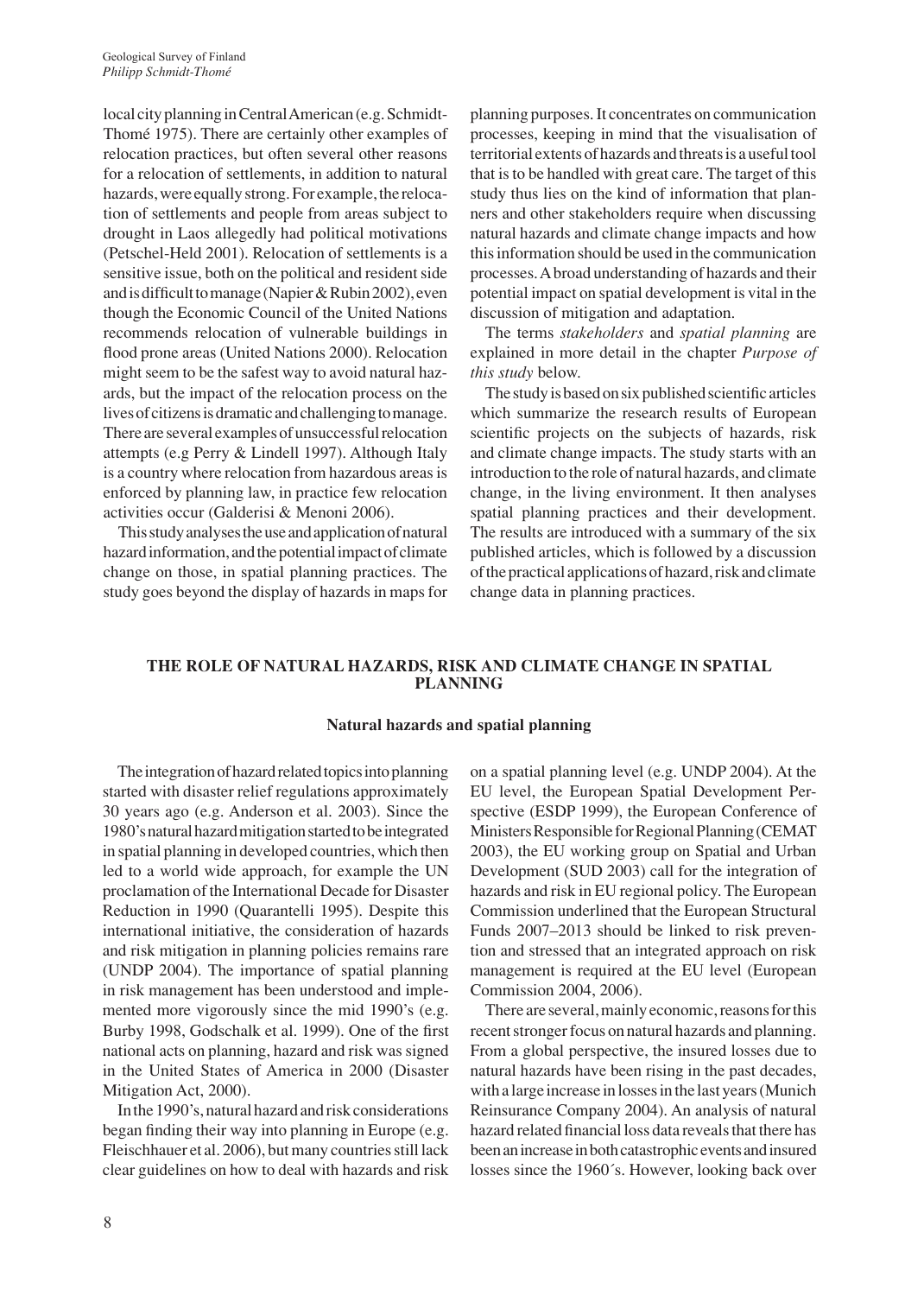the last two decades it can be seen that the dramatic increase of financial losses is not reflected to the same extent by the increase of (reported) catastrophic events or loss of human lives (e.g. Emergency Disasters Database 2006). Therefore it is probable that the trend of increasing financial losses is a result of an increase in the total number of catastrophes that were actually reported. Data before 1980 are not as accurate as more recent data (e.g. UNDP2004). Also, the insured losses have increased sharply due to steadily rising market values of insured goods and assets. In other words, there might be an increase in catastrophic natural hazards, but the dramatic increase in losses is also due in part to economic growth. There has been a strong increase in the number of people affected by disasters, which is also due to the increase of the world's population. On the other hand, the number of fatalities in natural disasters has not risen over the last 100 years. Even in 2004 (the year in which the tsunami disaster in the Indian Ocean occurred) has not reached the highest recorded number of fatalities (Emergency Disasters Database 2006). In this analysis, it must be taken into account that there are no complete and coherent data sets covering all natural disasters and their effects.

The media has often used the records of increasing financial losses as an indication for the impacts of climate change (e.g. Spiegel Online 2006, Deutsche Welle 2006). indications for an increase of natural hazards are often derived from the comparatively high number of extreme flood and storm events in recent years (e.g. Munich Reinsurance Company 2004). Though there is no doubt that the climate is changing, the question remains as to what extent the occurrence or magnitudes of natural hazards are already influenced by this process. There are indications that climate change might lead to an increase in extreme weather events, or hydro-meteorological hazards, but as yet there is no statistical proof of this (e.g. church et al. 2001, Bärring & Persson 2006, Rahmstorf & Schellnhuber 2006). Along with the discussion concerning extreme events, there is an ongoing debate on climate change effects and potential mitigation strategies, such as the Kyoto Protocol. Journalists sometimes appear to deliberately modify the scientific contexts given by climate researchers in order to link climate change to natural hazards without scientific evidence. This suggests that good headlines count more than good evidence (e.g. related article in Die Zeit 2005).

For example, many media contributions attributed the extreme winter storm "Erwin/Gudrun" that occurred in the Baltic Sea in 2005 and the flooding of New Orleans by the Hurricane "Katrina", among several other natural phenomena or disasters, to climate change (e.g. Deutsche Welle 2006, Spiegel Online

2006, The Time 2005). It might rather be that these two storms in particular were extreme weather events, as there are conflicting analyses of hurricane trends and their links to climate change. Trends of increasing magnitudes, for example in tropical cyclones, have been suggested (e.g. Emanuel 2005, Mann  $&$  Emanuel 2006) but the time series are not yet long enough for definite conclusions to be reached (Trenberth 2005). Nevertheless, the prominent news coverage on, for example, hydro-meteorological hazards and extreme events could easily lead a layman to connect climate change effects to both storm frequency and intensity (e.g. Die Zeit 2006).

The increase in financial losses due to natural hazards is thus often attributed to climate change with mono-casual explanations. Instead, other factors should also be assessed in the discussion. For example, the effects of globalisation, in particular the concentration of capital and the growing dependence on mobility, lead to an increase of losses in case of natural catastrophes (mcBean & Henstra 2003). This indicates that a greater involvement of stakeholders into the process of understanding and dealing with the sources and effects of natural hazards and the financial implications, as well as the potential effects of climate change on natural hazards, is very important.

One aspect of why natural hazards have not played an important role in spatial planning in European countries is probably the fact that other parts in the world appear to be more severely affected by natural hazards than Europe. This seems obvious when comparing the total number of casualties and financial losses due to natural catastrophes that occurred since the 1950's per continent. in comparison to the large number of disasters and people affected or killed in Africa, the Americas and Asia, the European continent is affected by natural hazards to a far lesser extent (Emergency Disaster Database 2006). But the impression of a less affected continent is true only at a first sight. When a region is hit by a disaster, the total number of casualties and the magnitude of the losses has to be seen in the context of the respective regional or national statistics and not on a continental or global scale. When a hazard strikes a region that is not used to such an event, it might cause unanticipated damages of all kinds (e.g. UNDP 2004). It is therefore necessary that the local, regional or national extents of natural hazards are assessed on an appropriate scale in order to avoid losses and potential long lasting effects, for example on the tourist sector. Historically, several natural catastrophes have actually occurred in Europe, but many of these have been forgotten from the collective memory. Tsunamis, for example, have not played an important role in European thinking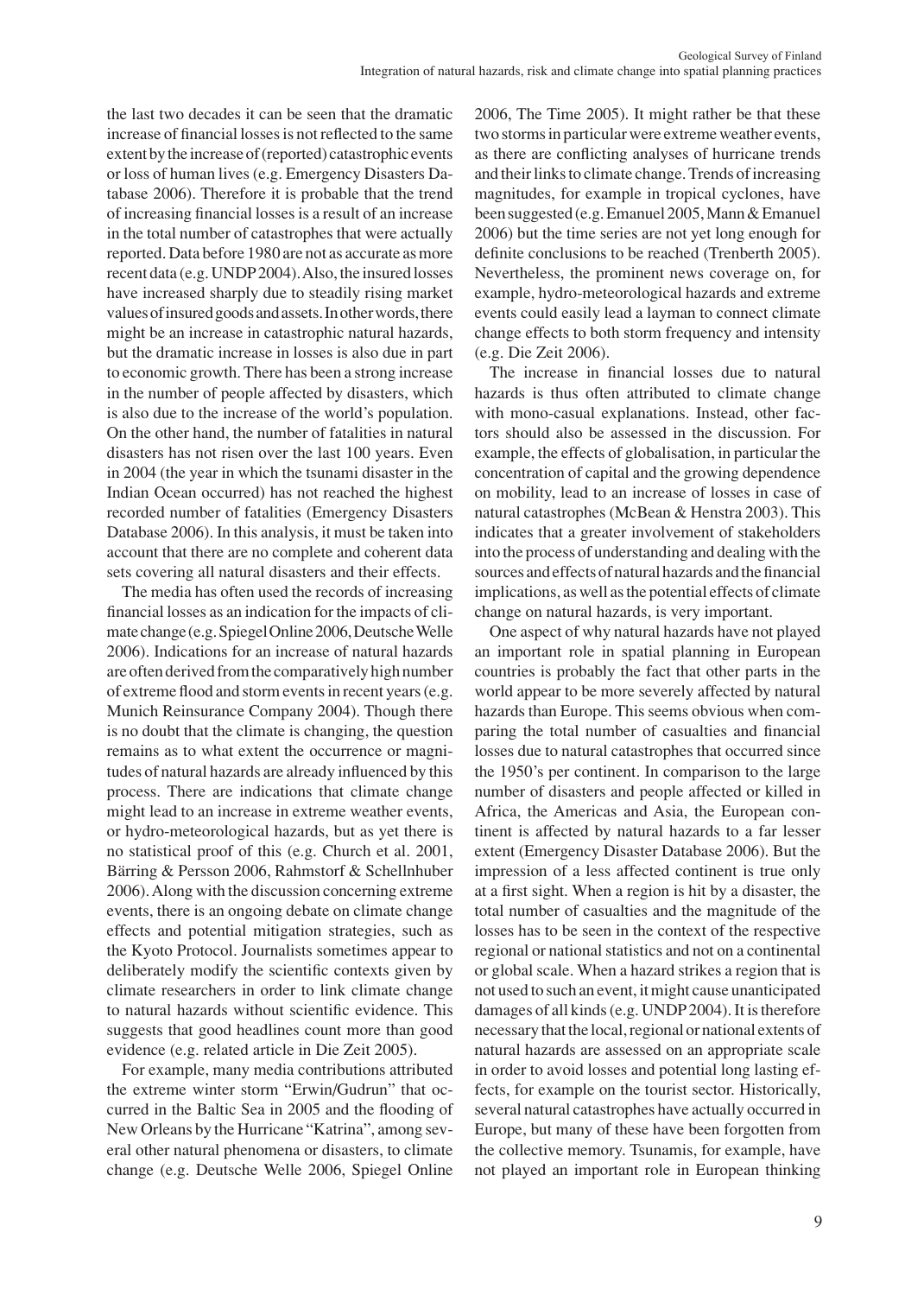recently, not even when the Balearic Islands were struck by one after the Algerian earthquake in 2003 (Hébert, 2003). Fortunately this tsunami was only 1.5–2m high and damage was limited to some boats in harbours. This tsunami was not mentioned in the European news media, despite the fact that the last tsunami disaster in Europe had occurred less than 100

years before in 1908 in messina, causing over 50 000 casualties. The news coverage of the 2003 tsunami might have been far greater had it occurred after the tsunami of the Indian Ocean in 2004, and the calls for Mediterranean tsunami early warning systems might be a lot stronger than they are at present.

tention in spatial planning. In The Netherlands, which has started to integrate climate change into planning in this century, the focus is starting to shift from mitigation to adaptation strategies (Vries 2006). There are several national strategies and calls for the integration of climate change, and a positive trend is that several cities or regions have taken actions on their own to deal with climate change impacts (e.g. Marttila et al. 2005, United Kingdom 2006). Peltonen et al. (2005) give a series of recommendations to integrate climate change adaptation into urban planning. One concrete example of a town taking a decision related to climate change research was made by the Town Government of Pärnu (2006). it was decided to postpone proposed ground surface raising activities in order to take the results of climate change impact studies into account

#### **Climate change and spatial planning**

The potential effects of climate change on the magnitude and the frequency of natural hazards is currently a topic that is of great concern to scientists and stakeholders alike (e.g. Schellnhuber et al. 2006). Therefore this study not only focuses on the integration ofnaturalhazardsinplanningpractices,butalsoonthe effects that climate change can have on natural hazards and how this information, which is based on scenarios, can be used in decision making processes.

climate change has only recently been incorporated into spatial planning, for example in the United Kingdom the term "sustainable" was integrated into planning during the 1990's (Bulkeley 2006). climate change is mainly integrated into planning in the form of mitigation strategies, i.e. by focussing on greenhouse gas emission reduction in general or the role of traffic in particular (Robinson 2006, Levett 2006).

climate change adaptation is starting to receive at-

#### **Integrated multi-hazard approaches**

Even if the awareness of natural hazards and associated risks is constantly rising and spatial planning is increasingly integrating hazard and risk management, the scope of most of these activities is limited as they focus on selected single hazards. An integrated multihazard approach is still rare. Among the planning systems of the eight European countries analysed by Fleischhauer et al. (2006) only France takes all spatially relevant natural (and technological) hazards into account in the planning system. Other countries consider only the most prominent hazards, some propose that all hazards should be taken into account at some latter stage (e.g. Federal office for Spatial Development 2006). Other policies on natural hazards deliberately exclude certain hazards (Shoalhaven City council 1990), which is also the case for some recommendations at the European scale (e.g. Lilljequist  $\&$ Ligtenberg 2005). The reason for excluding certain hazards from policy recommendations and planning guidelines is not known. in some cases it might be that authorities were somehow forced to respond quickly

to a recent catastrophe, for example floods, but the focus was not widened. Other reasons might include the lack of time and appropriate information to cover all potential hazards. Partly there might also be political reasonstoexclude certainhazards.Apublicdiscussion might reveal how risks have been taken deliberately, for example by continuing to allow housing development in potentially flood prone areas.

when designing flood protection measures.

In most of the examples of hazards and risks integrated in spatial planning that were reviewed in this study, only the most obvious natural hazards were so far taken into account in planning. Many other hazards, some of which can lead to an even greater amount of casualtiesandfinanciallossesthantheonesconsidered, are not yet incorporated (see also Wanczura 2006). A focus on only the most prominent natural hazards, or the most recent event, can be dangerous, as many potential threats to spatial development are not assessed. it should therefore be of great importance to analyse all potential natural hazards that can affect an area when drawing up spatial planning guidelines.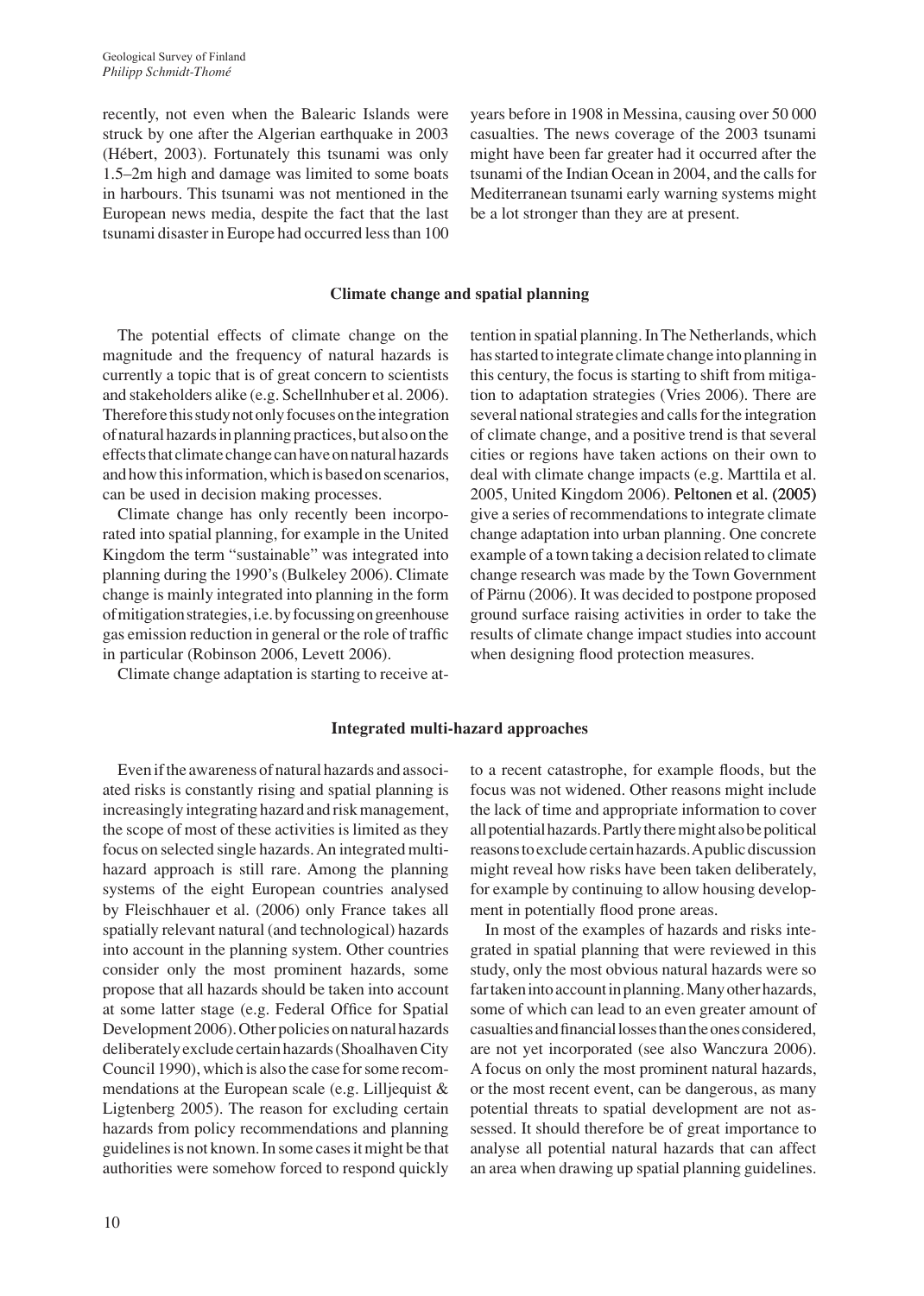One example of an integrated multi-hazard approach has been developed by Anderson et al. (2003) for massachusetts. Here, the natural hazard mitigation by planning includes a comprehensive checklist of hazards that occur in Massachusetts, leaving extra space for adding additional hazards.

An integrated approach to defining all hazards that are spatially relevant is a challenging task. The German Advisory council on Global change developed an example for a global risk analysis (WBGU 1998). This report tries to integrate all types of global environmental risks, meanwhile natural hazards are represented by a few examples only. The ESPON 1.3.1 hazards project used the risk schemes developed by the WBGU to identify all natural hazards that concern spatial planning. Eleven natural hazards (and four technological hazards) were specified as spatially relevant (Fleischhauer 2006). All hazards were mapped individually on a European scale. They were also combined into aggregated hazard maps and subsequently with vulnerability patterns. This work represents the first integrated approach to hazard and risk analysis that potentially affect the European territorial development (Paper II, see also summary below and table 1). Certainly, the approach should be developed further and applied on different scales, as the overview on the entirety of potential hazards allows a rather objective analysis on their potential effects on spatial development. Once the whole array of risks is studied, the focus can be placed on the most imminent threats. Nevertheless, it is important that the selection of hazards is done in comprehensive and integrated manner.

Examples of natural hazards that are already emerging along with climate change include storm surges, extreme temperatures and droughts. The sea levels are rising, not only according to climate change scenarios but also according to gauge measurements, and the rise in sea level has a direct influence on changing the boundaries of coastal flood prone areas (e.g. church et al. 2001, Klein & Staudt 2006, meier et al 2006, Papers V & Vi, Staudt et al. 2006). This can lead to environmental problems, such as soil contamination and seawater intrusions into groundwater aquifers (e.g. Paper VI, Staudt et al. 2006). In the case of droughts, most climate change scenarios propose an increase of dry spells, and the 2003 heat wave over large parts of Europe could be attributed to climate change (Bärring & Persson 2006, Rahmstorf & Schellnhuber 2006).

There has been recent increase in the discussion of the potential impacts of climate change, which resulted in the consideration of climate change in the political decision-making process and spatial planning (Campbell 2006). Examples at the EU level include the European Conference of Ministers Responsible for Regional Planning (CEMAT), which clearly states that among the numerous processes that are challenging the sustainability of future development in Europe are the effects of climate change (CEMAT 2003). Also the European Spatial Development Observation System (eSPon) outlined that the effects of climate change play a vital role in European regional development (eSPon 2002). Several strategies on climate change are being developed and implemented at the European national government level, such as examples from Finland (Honkatukia 2001), Germany (Höhne 2005), Latvia (Department of Environmental Protection 2006), Lithuania (Konstantinaviciute 2003), and The Netherlands (Vries 2006). Most of these strategies focus on climate change mitigation (e.g. greenhouse gas emission) and seldom incorporate the impacts of associated natural hazards.

There are some good recent examples of identifying the effects of climate change and discussing adaptation strategies. The United Kingdom is undertaking efforts to acquire better knowledge of climate change impacts, mainly by supporting research and installing expert groups. This is intended to lay the scientific basis for future decisions (United Kingdom 2006). A German document also discusses climate change impacts and focuses on adaptation strategies, stating that a special working group on this matter shall be installed under the Federal Environment Agency (Weiß et al. 2005). One of the most comprehensive approaches on climate change adaptation is probably found in Finland. Based on a decision of the Finnish Parliament in 2001, the Ministry of Agriculture and Forestry developed a national climate change adaptation strategy (marttila et al. 2005). This strategy analyses the potential impact of climate change on several sectors and their sensitivities and recommends research activities. The simultaneously launched Fi-NADAPT project developed climate change scenarios and discussed their respective impacts. This work has been documented in fifteen sectoral reports, many of which contain direct recommendations on adaptation strategies (FINADAPT 2006). One of these reports focuses specifically on urban planning and concludes, among others, that vulnerability patterns are the key to understand the potential impacts of climate change. it recommends taking into account the spatial dimension of climate change impacts and that in the context of regional development, risk based approaches should be developed for spatial planning. The development ofrisk-basedplanningmethodsshouldinclude several actors and stakeholders, also from the public, improve sectoral cooperation, and incorporate climate change criteria into environmental impact assessment and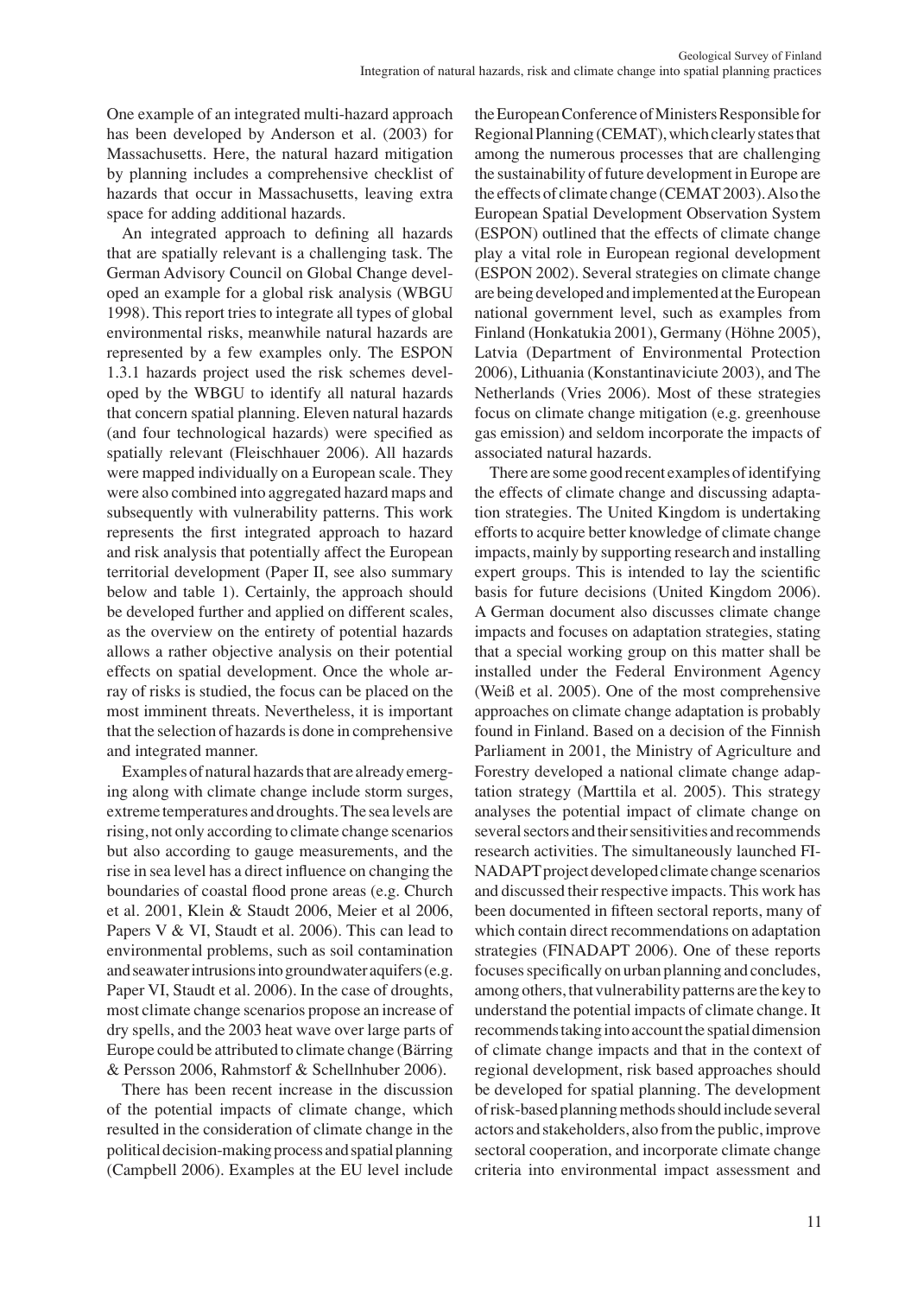strategic environmental assessment processes (Peltonen et al. 2005).

Problematic aspects that are often brought up when it comes to integrating climate change into planning are the uncertainty and the long time span of the models, as well as the problem of downscaling the climate change models for appropriate use on local level (Paper III, Halsnæs 2006). Despite these concerns, several planners involved in the projects that form the basis of this study have expressed their strong interest in integrating climate change into their planning practices, especially in connection with future land use. This is because the sustainability aspect was considered more important than the fact that political decision making is often made on short term interests (e.g. Virkki et al. 2006). While planning can do rather little on the climate change mitigation side, its role on climate change adaptation side can be substantial (e.g. Vries 2006).

Many countries that are discussing national strategies on climate change focus only on the most prominent hazards, and many less frequent or recently emerging hazards (e.g. extreme temperatures) are seldom mentioned. However, there are a few countries that are clearly asking for a review of all potential hazards (e.g. Anderson 2003, Fleischhauer 2006b). Integrated multi-hazard and climate change approaches are still rare. The main focus of planning and climate change impacts is on river and marine floods. Other natural hazards may eventually be mentioned but are not incorporated into local and regional assessments (e.g. Vries 2006, Bulkeley 2006, Federal office for Spatial Development 2006).

climate change might have impacts on all so-called hydro-meteorological hazards, and also some geohazards. Natural hazards are often distinguished into geo-hazards and hydro-meteorological hazards, but there are no exact definitions, as natural hazards are split up into different groups and defined differently in several scientific, planning and policy related documents (e.g. Lilljequist, R. & H. Ligtenberg 2005, Anderson 2003, Federal Office for Spatial Development 2006, mcBean & Henstra 2003, masure 2001). This study uses the definition of hazard that was developed during two EU research projects, and is discussed in the chapter on terminology below.

### **QueSTIOnS**

A review of several approaches seen in policy recommendations and implemented planning guidelines has shown that natural hazards are more and more integrated into planning practices but that both the terminology in use and the number of considered hazards vary greatly, over both the European continent and also internationally. Therefore many questions still need to be answered in this field.

This study focuses on the following set of questions:

What are the main challenges and opportunities for planning guidelines to support planners in taking up all natural hazards that potentially threaten an area? How can the potential impacts of climate change be integrated in such approaches? What are the most appropriate forms of analysing and displaying spatially relevant natural hazards and risks and what are appropriate stakeholder communication processes?

#### **PuRPOSe Of ThIS STudy**

The purpose of this study is to derive conclusions from the set of published scientific articles (Papers i–Vi) and to develop further approaches on how to identify, analyse, display and communicate natural hazards to stakeholders and to support spatial planning and sustainable regional development. A special focus lies on the integration of the potential effects of climate change on natural hazards. The study was developed from a European perspective, taking several case study experiences from European countries, but the focus is international. The projects that form the basis of this study have received positive European and other international feedback and response, mainly

from East and South East Asia where natural hazards have a large impact on spatial development.

Stakeholders are here defined to be all persons involved, interested in and affected by spatial planning. Besides the spatial planners themselves, these include other authorities, decision makers and land owners, as well as the interested and concerned public. This definition respects the call for integrated hazard and risk assessment approaches (e.g. UNDP2004). Spatial planning is a generic term that refers to various kinds of planning practices that influence or aim to influence spatial patterns, i.e. the location and vitality of different activities, and is defined from a European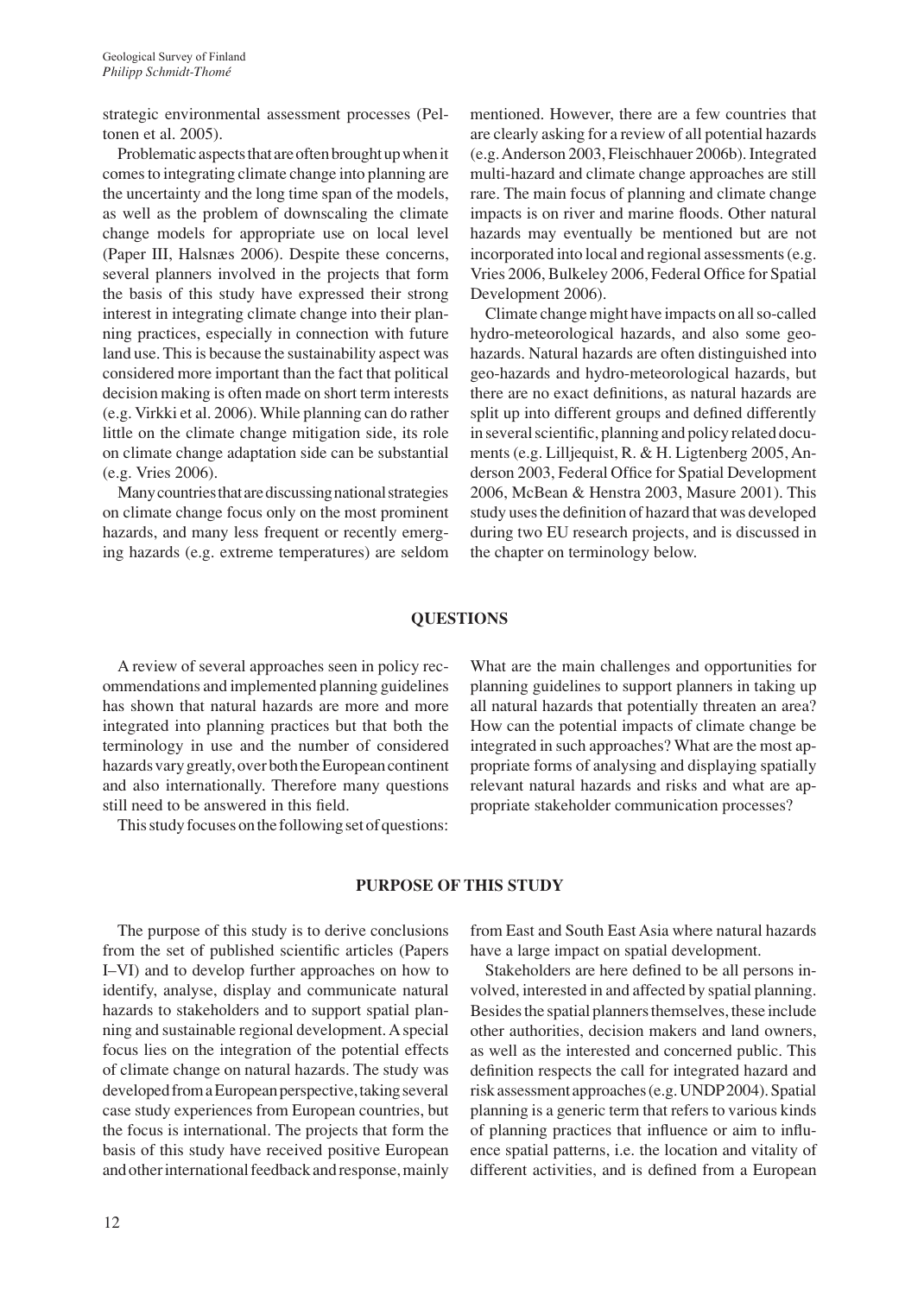perspective: "Spatial planning refers to the methods used largely by the public sector to influence the future distribution of activities in space. It is undertaken with the aims of creating a more rational territorial organisation of land uses and the linkages between them, to balance demands for development with the need to protect the environment, and to achieve social and economic objectives. Spatial planning embraces measures to co-ordinate the spatial impacts of other sector policies, to achieve a more even distribution of economic development between regions than would otherwise be created by market forces, and to regulate the conversion of land and property uses." (European Commission 1997, p.24). European planning professionals and researchers frequently use this definition,

both locally and internationally. it helps to discuss planning matters without having always to specify the planning level or spatial scale (e.g. Böhme 2002). Since this study focuses on hazards, risk and climate change related communication and integration into planning, it would go beyond the scope of this study to address all particular planning levels separately. Instead, it addresses hazard and climate change related planning practices in general. if the conclusions of this study should be applied in a country or a region, the respective planning authorities are to decide at which level of planning these might be integrated. The terms hazard, vulnerability and risk are discussed and defined in detail in the discussion chapter.

### **maTeRIaLand meThOdS**

This study is based on research results that were obtained from several EU research projects conducted under different funding platforms. Most of the results of these projects have been peer reviewed and published in international scientific journals, some results are still being reviewed or are further developed in follow-up projects. The two most important projects that have delivered results used in this study are the European Spatial Planning Observation Network (ESPON) thematic project 1.3.1 on natural and technological hazards (further referred to as eSPon Hazards project). And second the "Sea level change affecting the spatial development in the Baltic Sea Region" (SeAreG) project conducted under the Baltic Sea Region INTERREG IIIB programme. Both of these projects were completed between 2002 and 2005.

The data used to produce the maps and statistical analyses used in the publications were mostly free of charge since the projects had not allocated funds for purchase of data.

The ESPON Hazards project data were collected from several international sources, with agreements that enabled their free use. The data sources are indicated on the respective maps (Paper II). The data were entered into geographical information systems (mainly ArcGiS) for statistical calculations, spatial analyses and the development of typologies. The aggregated hazards and risk maps are based on questionnaires filled out by European experts who weighted the spatial importance of a hazard from a European perspective on spatial development (Paper II, Olfert et al. 2006).

The climate change scenario data used in the SEAREG project was downscaled from IPCC scenarios, and the resulting sea level changes were calculated by the project team (meier et al. 2006). The case study topographies were obtained by the purchase of data (Stockholm), allowance to use data free of charge (Pärnu) and digitalisation of topographic maps during the project (Gdansk). The storm surge data came from local experts. Usually average storm surge heights were used to obtain moderate scenarios and avoid extreme cases. in all cases, GiS was used to calculate spatial distributions and plot resulting scenario maps. The vulnerability assessments were developed during the project (Paper IV) and applied during interviews and assessments with local experts (Paper V and Vi).

Research results from the SEAREG follow-up project "Developing Policies and Adaptation Strategies to Climate change in the Baltic Sea Region" (ASTRA), as well as the "Applied Multi Risk Mapping of Natural Hazards for Impact Assessment" (ARMO-NIA) project of the Sixth Framework Programme of the EU are also used in this study. Research results from other EU and international research activities are reviewed, interpreted and quoted accordingly. Best practice examples are analysed in order to identify potentials for further development and applications in other regions.

All approaches discussed in this study were developed in close cooperation with planners and other stakeholders in order to ensure the applicability of this research work to spatial planning practices. The results will demonstrate how natural hazards, climate change impacts andvulnerabilitypatterns are currently used in spatial planning practices and how this usage could be expanded and/or improved.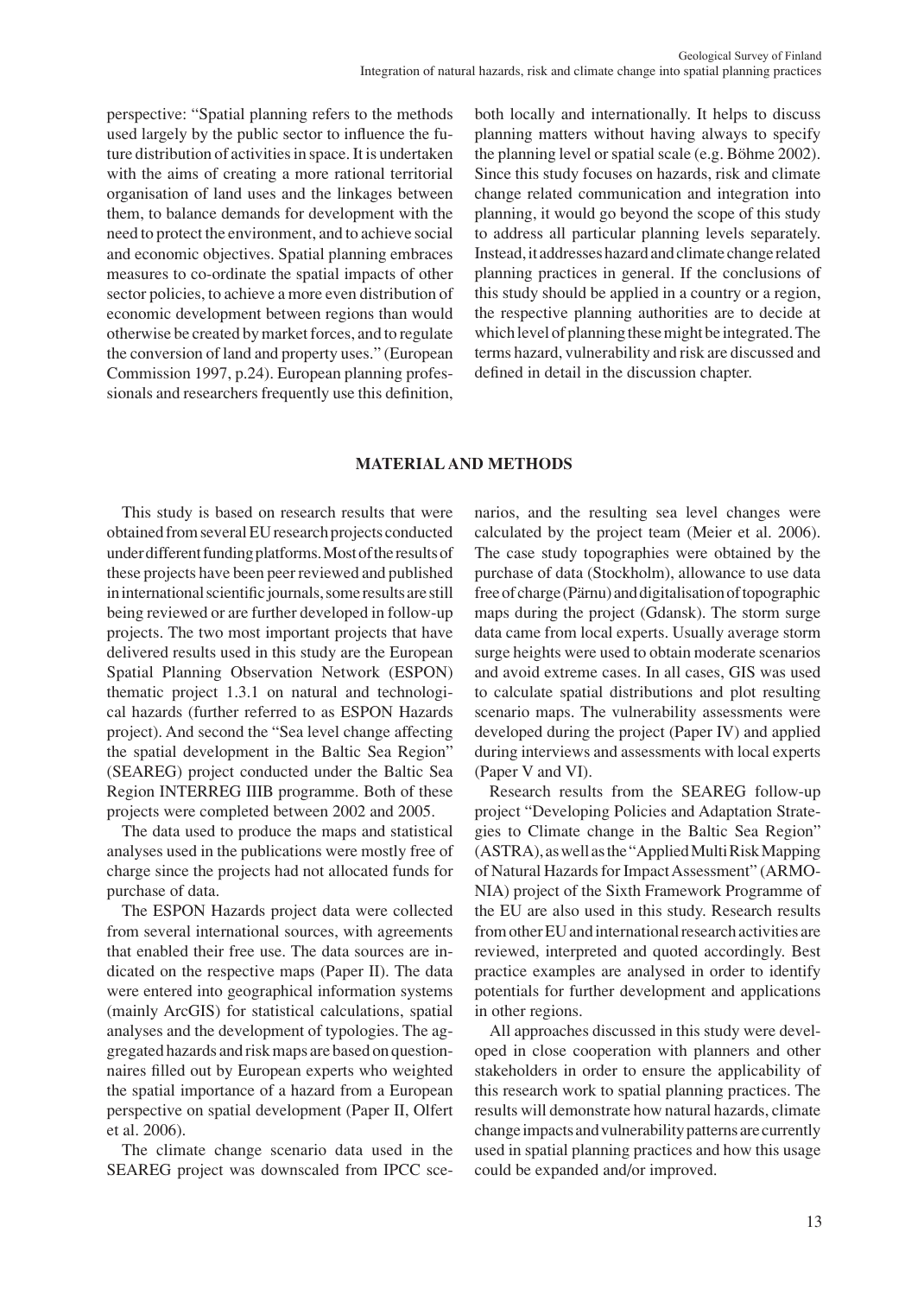### **ReSuLTS**

The following section summarizes the results of the scientific papers used for this study. The papers are further analysed and discussed in this study, with reference to other research results or papers.

The first part summarizes two papers on the development of pan-European scale hazard and risk maps on a scale that supports the development of cohesion

Part 1 European hazard and risk maps

#### *Paper I*

This paper contains initial results on risk maps published from the ESPON Hazards project, describing the development of risk maps derived from flood and earthquake maps of European regions. Since there are many different definitions of risk (see discussion below) the ESPON Hazards project chose one of the most widely used risk definitions: risk is a function of the hazard (probability) and the vulnerability (extent of damage). Since very few data were available on these risk functions during the starting phase of the project and the methodology was still under development, rather general variables of vulnerability were chosen, *population density* and *GDP per capita*. Since the objective of the project was to cover all of Europe, and to define risk from a European perspective, the vulnerability was defined to be highest in areas with a high population density and a high GDP per capita. Consequently, the vulnerability decreases with a lower population density and a lower GDP per capita. The assumption is, that the risk to development in the EU is higher if a rich and densely populated region is struck by a hazard than in the case of a less populated and less rich region. if, for example, London or Paris were damaged by a natural disaster, the consequences for the entire European continent would probably be greater and longer lasting than in the case of a hazard impacting a remote, rural area. This definition of vulnerability and risk does not take into account the regional impact, which might be devastating in any case, but it sketches a risk pattern over the entire European space.

Since the risk is a function of the hazard and the vulnerability, it was decided to use a complex legend that allows the differentiation of the risk according to the respective hazard and the vulnerability factor. The map displays nine risk classes and colours, but the shades of the colours allow distinguishing between twenty-five classes, depending on the influence of the hazard and/or the vulnerability, respectively.

The maps can be used, for example, to debate about funding and development support, as currently low risk areas might increase in risk if the GDP and the population density would rise. The interesting

policies and regional development policies and ap-

The second part summarizes four papers on the development of a decision support frame that supports planners, decision makers and other stakeholders in developing strategies on climate change adaptation

propriate funding structures.

and impact mitigation.

ures behind these patterns are the hazard and vulnerability classes, because some regions might show a high risk due to a high hazard potential, meanwhile other regions show a high risk because of a high vulnerability. The analysis and debate could thus focus on, e.g. the necessity of further developing areas that already have a high risk due to a high hazard. in other words, it might be considered to concentrate economic development in areas that have a low hazard potential. it is also possible to connect development programmes with the corresponding and appropriate hazard mitigation measurements, or, even more appropriate, with adaptation.

Since the ESPON Hazards project received substantial criticism for basing the risk on only two functions, the maps were re-named as economical risk maps and further integrated risk maps were developed. These are described in the Paper II on natural and technological hazard maps of Europe.

#### *Paper II*

This paper presents the final results of the ESPON Hazards project on mapping the natural and technological hazards and risk that affect the spatial development on a European scale. The objective of the mapping was to identify all hazards and risks that are spatially relevant (Schmidt-Thomé 2005, Fleischhauer 2006) and display those covering the entire ESPON space (25 eU member countries, the accession countries Bulgaria and Romania as well as the associated countries Norway and Switzerland). It was decided to use only such data sets that were available for the entire territory in order to maintain comparability with the results of other ESPON projects. All ESPON results were reported on a regional scale, the 3<sup>rd</sup> level of the Nomenclature of Territorial Units for Statistics (NUTS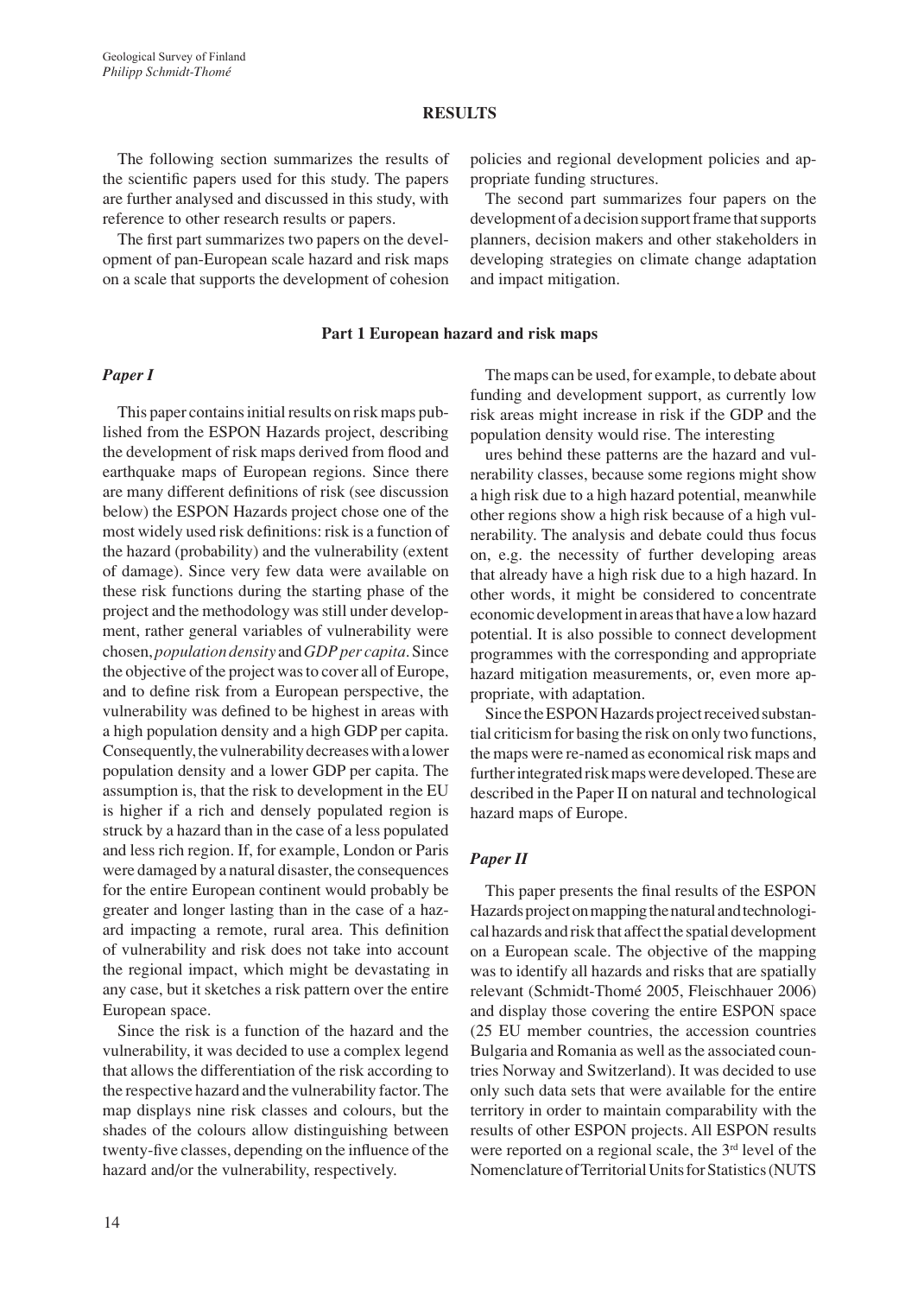3). Since natural hazards do not respect political boundaries, this approach does not delineate the exact extent of natural hazards, but displays the entirety of affected regions. it thus shows the areas that may be onlymarginallyaffectedbyhazards andthe respective regional political and planning responsibilities. it has to be kept in mind that this approach both exaggerates and minimises the actual territorial extent of hazards, as it focuses on an overview of the extent of hazards from a European (regionalised) perspective.

The paper describes the mapping approach for each spatially relevant natural and technological hazard on a single map and the analyses of the extent of each hazard over Europe. A division into five hazard classes from very low to very high is used to enable a later aggregation of hazards. Since not all hazards affect the European territory equally, it was necessary to weigh the hazards before they could be aggregated. To this goal, a weighting system was applied using several hazard and planning experts to identify the importance of each hazard from the perspective of European spatial development (see also Olfert et al. 2006). The weighted hazards were then aggregated into five classes and displayed according to the respective percentiles on nUTS 3 level. The aggregated natural hazard map (Schmidt-Thomé 2005) shows that the highest density of high natural hazard classes is located in areas of highest population density and high GDP per capita: In central Europe, the French Mediterranean coast, parts of the Iberian Peninsula and parts of eastern Europe. There are only few areas of low or very low natural hazards. These are found in larger parts of northern Europe, as well as in parts of France and Spain. The paper presents an aggregated natural and technological hazards map, showing a pattern similar to that of the aggregated natural hazard map. The similarity is partly based on the fact that the technological hazards are represented only by four examples. Further, the main change in the aggregated natural and technological hazard pattern is that western Europe is characterised by more very high and high hazard areas, whereas these higher hazard classes decrease in eastern and southern Europe.

The vulnerability perspective that was used for the aggregated risk map was further developed from that described above (Paper I), into a so-called integrated vulnerability that takes more facts than GDP per capita and population density into account. Kumpulainen (2006) discusses several international vulnerability conceptsrelevantforspatialdevelopment andhazards. The proposed integrated vulnerability map on a European scale could not be developed, due to the lack of sufficient, comparable data. A more preliminary approach was used instead, in which the integrated

vulnerability is represented by four variables in five classes. (Kumpulainen 2006).

The aggregated hazard data were then combined with the integrated vulnerability in order to produce the aggregatedriskmap.Thisriskmapshowsasimilar pattern as the aggregated hazard map: The areas at greatest risk in Europe are concentrated in the area of highest GDP per capita and population density, the so-called "Pentagon" of Europe.

The application of the hazard and risk map concepts with political and regional development perspectives depends on the needed accurateness. Since the maps are based on a regionalised perspective of the European territory, they display an integrated overview of the distribution of hazards and risks. One key objective of the EU is to support balanced and sustainable development, aiming at evening out substantial economic and social differences between European Regions (Article 2 of eU treaty 2002). As the eU regional policy instruments encourage investment, proper information on hazards and risk helps to avoid wasteful spending of European funds. The maps presented identify the main hazard patterns that affect the continent in order to help define which type of fund allocations might be appropriate in each region. Tarvainen et al. (2006) have identified hazard agglomerations and clusters of hazard densities for the development of regional hazard typologies. These can be further overlain with, for example, European Regional Development Fund (ERDF) programme areas, the so-called INTERREG regions. Schmidt-Thomé et al. (2006) have applied this information to single hazard maps in a report that supports future regional development fund structures. This report contains a database on hazard related projects of all INTERREG regions and programme strands. These data are combined with the hazard maps to help identify areas that have particular hazard patterns and those areas, which have not yet implemented respective hazard related projects.

The aggregated hazard map is mainly to provide an overview, as the aggregation was done with a weighting process and is thus strongly dependent on expert opinion. Different weighting approaches might lead to varying results. The approach is valuable though, as it represents the first approach on how to aggregate hazards on a continental scale, and provides an indication on the advantages and disadvantages of the chosen method.

The aggregated risk map gives an interesting overview on the risk pattern in Europe, but it is not without its problems. It is a very challenging task to identify a definition of vulnerability that is widely accepted. Also, the scientific basis for the development of risk maps is still evolving and not yet agreed upon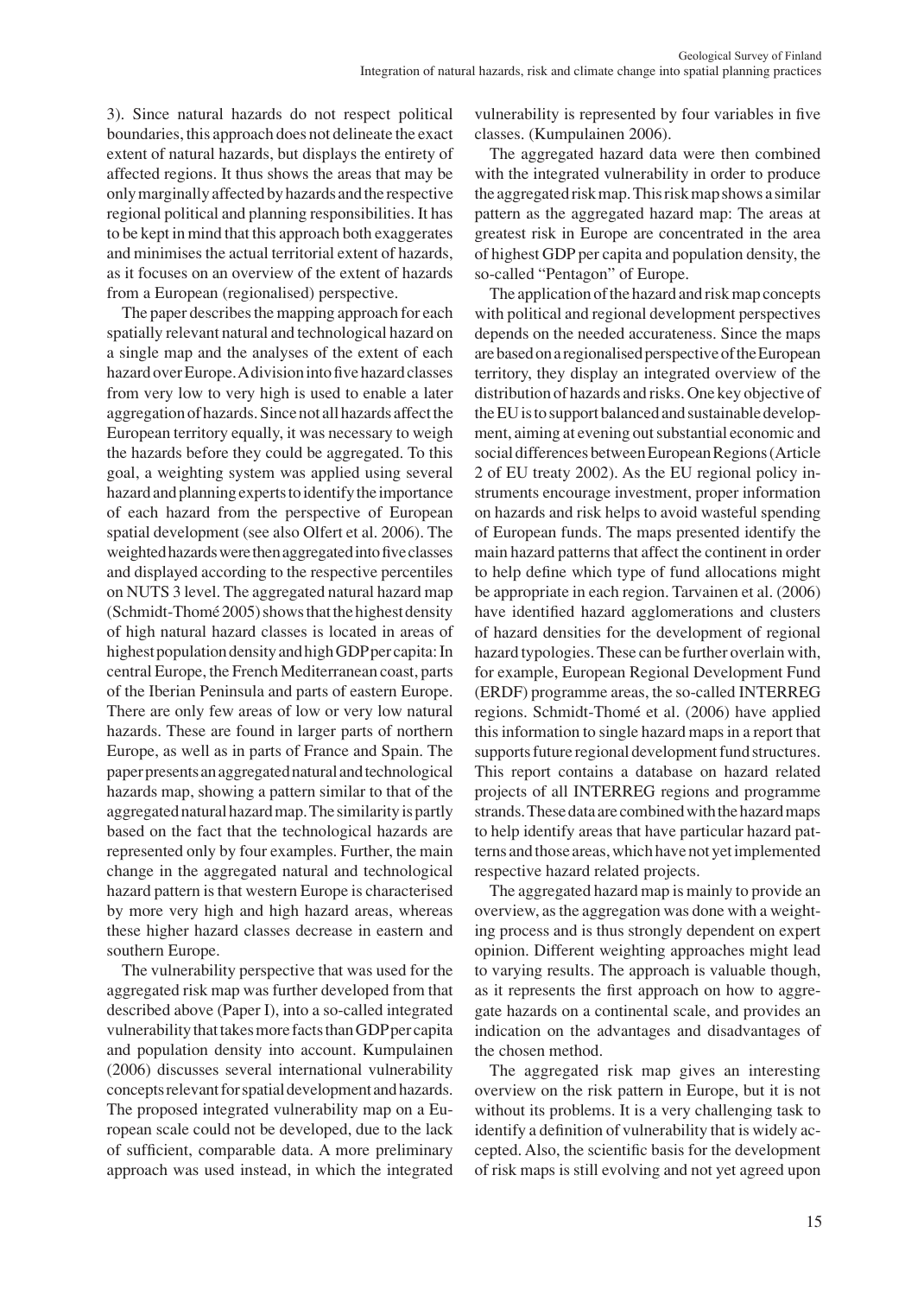(e.g. cutter 1996, Schmidt-Thomé et al. 2006a). As with the weighting of the aggregated hazards map, it is challenging to assess risk from a European perspective, because most experts tend to take certain, personally well known, regions as the basis for their assessment. These challenges make it problematic to use the risk map for political recommendations or fund allocations.

In the beginning of the ESPON Hazards project, the approach was to develop risk maps for all individual hazards but the difficulties encountered with the definition of vulnerability and the low application potential of the resulting risk maps led to the conclusion to not develop these further (see also discussion below).

As a conclusion, the development of the single hazard maps, the aggregation process as well as the development of the risk maps are an important contribution to the discussion on hazards and risk on European scale. This was the first approach to take all spatially relevant hazards into account over such a large area. in particular, the single hazard maps received substantial feedback as the results presented interesting patterns that had not previously been observed on regional scale. One of the most important aspects of displaying the hazards on this scale is to show which regions are affected by hazards and thus identify the relevant political and planning responsibilities. The maps were often criticised for showing regions as hazard prone even though only a portion of them is actually affected. This shortcoming is outweighed by their value in identifying the responsible political and planning authority.

## Part 2 Development of a Decision Support Frame on climate change effects

## *Paper III*

To effectively communicate the potential impacts of climate change on the living environment, it is necessary to understand the various processes of climate change modelling and scenario interpretation as well as the roles of the relevant stakeholders and the type of information they require. This communication process is supported by a set of tools developed in the INTERREG IIIB SEAREG project, called the Decision Support Frame (DSF). The term "frame" was chosen instead of "system", as systems are often thought of as computerized processes. in this case it was necessary to underline that, even though computer modelling and data processing may play a vital role in decision making, the communicative part is even more important. The "frame" therefore represents an integrated approach for discussions and communication. This paper outlines the DSF, the underlying research and the process of implementation, which was carried out in close cooperation with planners and other stakeholders in the case study areas.

The DSF consists of four main pillars, each of which must be discussed thoroughly in any climate change impact assessment. Together, these pillars form the framework for a science-stakeholder dialogue, which must be understood to be a permanent learning process. The first pillar, "Modelling and GIS", contains the climate change models and the mapping tools that display the territorial effects of climate change. Most certainly, maps are the most powerful tool to communicate the territorial effects of hazards, for example floods. climate change impacts are based on assumptions and scenarios of future development. These kinds of maps

therefore have to be treated exceptionally carefully due to the uncertainty in climate change models. Since sea level rise and subsequent changes in flood prone areas might affect, for example, existing or planned settlement areas, the information contained in these maps could be extremely sensitive.

The starting point for this work was the development of three sea level rise and storm surge scenarios for eachcase studyarea:Alowcase scenario, anensemble average scenario and a high case scenario. The sea level rise scenarios were downscaled to the Baltic Sea Region from data used by the Intergovernmental Panel on climate change (iPcc), (meier et al. 2006). The flood data were taken from local and regional flood statistics, using only average flood heights in order to developmoderate, conservative scenarios. By developing three different scenarios, it is possible to include the uncertainty in climate change modelling in the discussion of the results with planners. The low case scenario shows that in a time span of 100 years the sea level will not remain at its current location, i.e. it will rise to a certain small amount. The ensemble average scenario uses a larger sea level rise, and the high case shows the maximum probable increase, according to current climate change research results. It was made clear that the ensemble average does not display the most probable scenario, it is just one step between the high and the low case.

The second pillar, the "Vulnerability Assessment", supports the understanding of local or regional vulnerabilities. Even though planners and stakeholders usually know their area very well, this tool supports the rational assessment of the vulnerability that leads to a generalized overview in a defined territory. The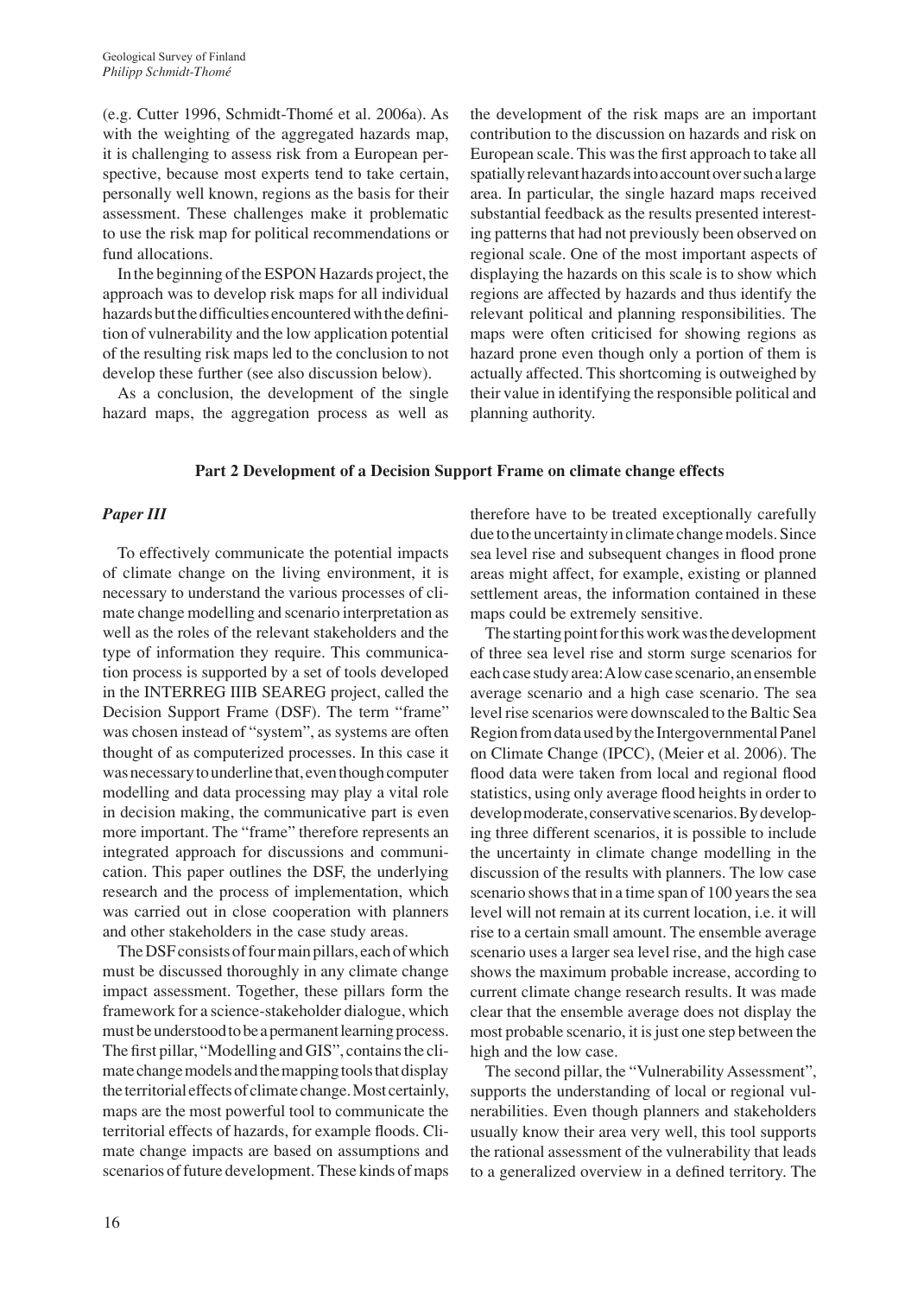development of the vulnerability assessment is described in further detail in the summary of the next Paper IV below.

The third pillar is the "Discussion Platform", which is probably the most important feature of the communication process. The discussion platform is designed to lead to a common understanding of the processes involved, for example the climate change modelling, decision making, land use plan development, etc. Several experts on communication and related disciplines supervise the discussions. They are carried out in different rounds in which the involved persons are to both explain and learn more about their own perspectives as well as those of the other involved parties (Lehtonen & Peltonen 2006). These discussions have proven to be most useful in helping planners to understand what climate change modelling is and how it works, including the strengths and limitations of the models. For the involved natural scientists it has been interesting to learn what kind of information stakeholders require and how this information should be presented.

The last pillar of the DSF, the "Knowledge Base", contains all information on the subject that is freely available. The knowledge base contains, for example, summaries on the climate modelling and map making, planning and decision making. Most importantly, it contains detailed information on all case study areas. it documents the decision making processes, their obstacles and procedures. This information is important for cross-border exchange of information and can lead to mutual learning by applying best practice examples.

Paper III further on summarizes the development and application of the DSF in each of the case study areas and the main results. Some of these examples are described in more detail in the summaries of the papers below and further applications are analysed in the discussion chapter.

## *Paper IV*

There has been extensive scientific research on the issue of vulnerability in connection with climate change and sea level rise focussing on practical application (e.g. Klein & Nicholls 1998, Nicholls 1998, Mimura & Harasawa 2000). Since the SEAREG project focussed on regional development, the vulnerability assessment was developed in close cooperation with the case study areas'stakeholders, keeping the assessment structure flexible to facilitate local and regional modifications. For example, due to the geologic structure of the Baltic Sea Region the sea level rise impacts are expected to be highly variable, having a stronger

effect on the southern coasts. Only by developing the vulnerability assessment in an open process is it possible to achieve understanding and support from the stakeholder side.

The approach in developing the vulnerability assessment was to focus on "hard and soft" characteristics, i.e. physical impacts and coping capacity, respectively. There is no preferred chronological order to be followed. The assessment can be carried out incrementally, varying from simple overviews to detailed assessments. The vulnerability assessment should be dynamic to incorporate new data or model calculations as they become available.

The core of the assessment is the screening and impact assessment tables, the latter one modified after Nicholls (1998). Land use types, infrastructure and economical sectors are analysed in tables, according to the effects that sea level and flood prone area changes might have on them. This sector-wise approach leads to a better understanding of the potential impacts of climate change on a region. A distinction was made between areas that will be permanently under water due to rising sea level and those that will be affected by flooding during storm surges. The main obstacle was the long time frame of the scenarios (100 years), as many stakeholder decisions are taken on short-term basis. on the other hand, many planners said that a 100 year perspective was a very appropriate one, since the factor of sustainability of investments was very important, for example when designing and building new infrastructure.

In general the vulnerability assessment and the way it was applied, as well as the differentiation between hard and soft factors and different sea level rise impacts was well received on the stakeholder side. The main benefit for the stakeholder was the additional information that such a matrix based approach gave on the structure of a region, as structural information plays an important role in the discussion of mitigation and adaptation strategies.

## *Paper V*

The first time the SEAREG project was directly asked to contribute to a scientific publication was after being invited to a key note speech at a EU-Workshop entitled "Towards an Integrated Management of Soil and Water Resources: Fate and Behaviour of Pollutants" in June 2004 in Bonn, Germany. Although the SEAREG project did not focus on soil contamination directly, planners and stakeholders in several case study areas had mentioned it, most explicitly in Gdansk and Pärnu. The main concern was the behaviour of pollutants in salty or brackish water as a result of temporary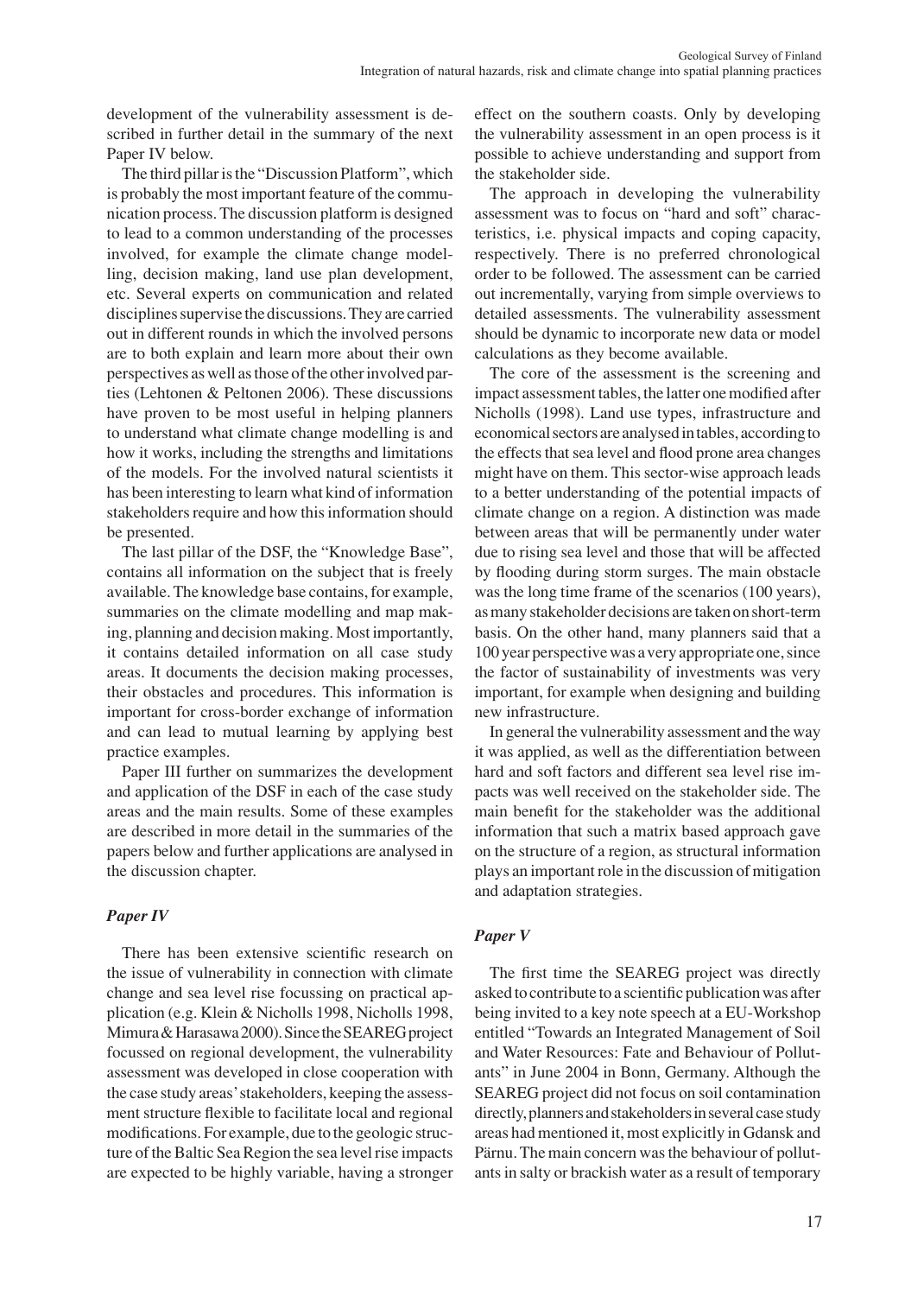or permanent inundation of contaminated sites. The SEAREG project had not allocated any funds for research on soil contamination. Further, the project partners in Poland and Estonia were in the unfortunate situation of not to receive any co-funding for their project activities. As a result, the soil contamination assessments remained on a theoretical basis during the application of the DSF, i.e. it was assessed exemplarily based on few data sets from earlier soil sampling results. At the time of this publication, the possible effects of sea level rise were still being discussed with local experts and stakeholders and local thematic data were not yet available. During the later development of the project, the Polish Geological Institute (PGI) and the city council of Pärnu were able to provide some data and maps with information on potential sources of soil contamination, as well as some data and maps showing areas of topsoil heavy metal concentrations. Some of these data were overlain with sea level rise scenarios and discussed in the DSF applications (Staudt et al. 2006 and Klein et al. 2006).

This paper focuses mainly on the first stages of development of the "Modelling and GIS" part of the DSF. It displays the first digital elevation models (DEM) and their overlay with sea level rise and storm surge data. These presentations were then further developed during the course of the SEAREG project and the development of the DSF.

Gdansk is located on the banks of the Vistula River on the Baltic Sea coast. The city itself is partly very low lying and it is currently protected by some sea walls and dune structures. The old course of the Vistula River through the centre of the old town was relocated outside of the city to lessen the river's flood hazard. The old riverbed is still visible in the city's morphology and is nowadays partly used as canals. The entire area experiences a slight land subsidence, which increases the impact of sea level rise. The hinterland of the city is hilly. in recent years, these hills have been the source of water that caused flash floods after heavy rain falls, inundating parts of the city. Gdansk might also face a real flooding problem from storm surges, as a higher sea level leads to higher floods. if such a storm also provoked flash floods from the hills, the city would be in a difficult situation caught between two flood sources.

For the Gdansk case study, sea level rise maps and overlays with potentially contaminated sites provided an important input to the development of the vulnerability assessment. This was of particular importance, as initially obtaining stakeholder cooperation in this case study area was challenging. Once the first maps showing the territorial extent of low lying areas and potential impacts of sea level rise were presented, the willingness to cooperate improved considerably. By then it had not been possible to develop the vulnerability assessment tables for the Gdansk region, but these first maps raised a high interest and it became possible to extend the development of the DSF with an increased number of stakeholders. The first versions of the vulnerability tables are shown in Paper Vi (summarized below), the final versions are presented in Staudt et al. 2006.

The morphology of the Pärnu study area is characterized by a subtle relief and its average elevation is low. The Pärnu River, which is slow flowing and meandering, divides the town into two parts. The old town is located on a peninsula between the river and the sea. The town of Pärnu has experienced several storm surges in the past. The impact of these storm surges leads to simultaneous river floods because the incoming sea pushes the slowly running river water back, thus flooding the hinterland. The SEAREG project decided to take only moderate flood levels into account in the maps displaying sea level rise scenarios and storm surge floods. Although only moderate flood levels were used, large parts of the town appear to be flood prone. It was the aim of the SEAREG project to show what future water levels are possible. These initial sea level rise scenario maps of the Pärnu case study area provoked harsh reactions, such as "horror scenarios to scare local people" by some stakeholders and climate change experts. The winter storm of January 2005 was an extreme weather event that cannot necessarily be attributed to be a result of climate change. However, this storm caused record flood levels in Pärnu. Interestingly, this flood level was equally high as the projections in the high case scenario of the SEAREG project (see map 1). This shows that the scenarios described here are rather conservative and probably underestimate potential future storm surges. Since the storm surge of 2005 is considered as an extreme event, the scenarios for the town were not changed but the interest of the town government to participate in the development of the DSF and the development of adaptation strategies rose considerably (see also discussion below). Klein et al. 2006 discuss the final versions of the sea level change scenario maps and a vulnerability assessment for the Pärnu area.

## *Paper VI*

The paper presents the further development of the Decision Support Frame (DSF) of the SEAREG project through specific examples from the case studies, including several figures and maps of the Gdansk area that display the potential impact of flood related hazards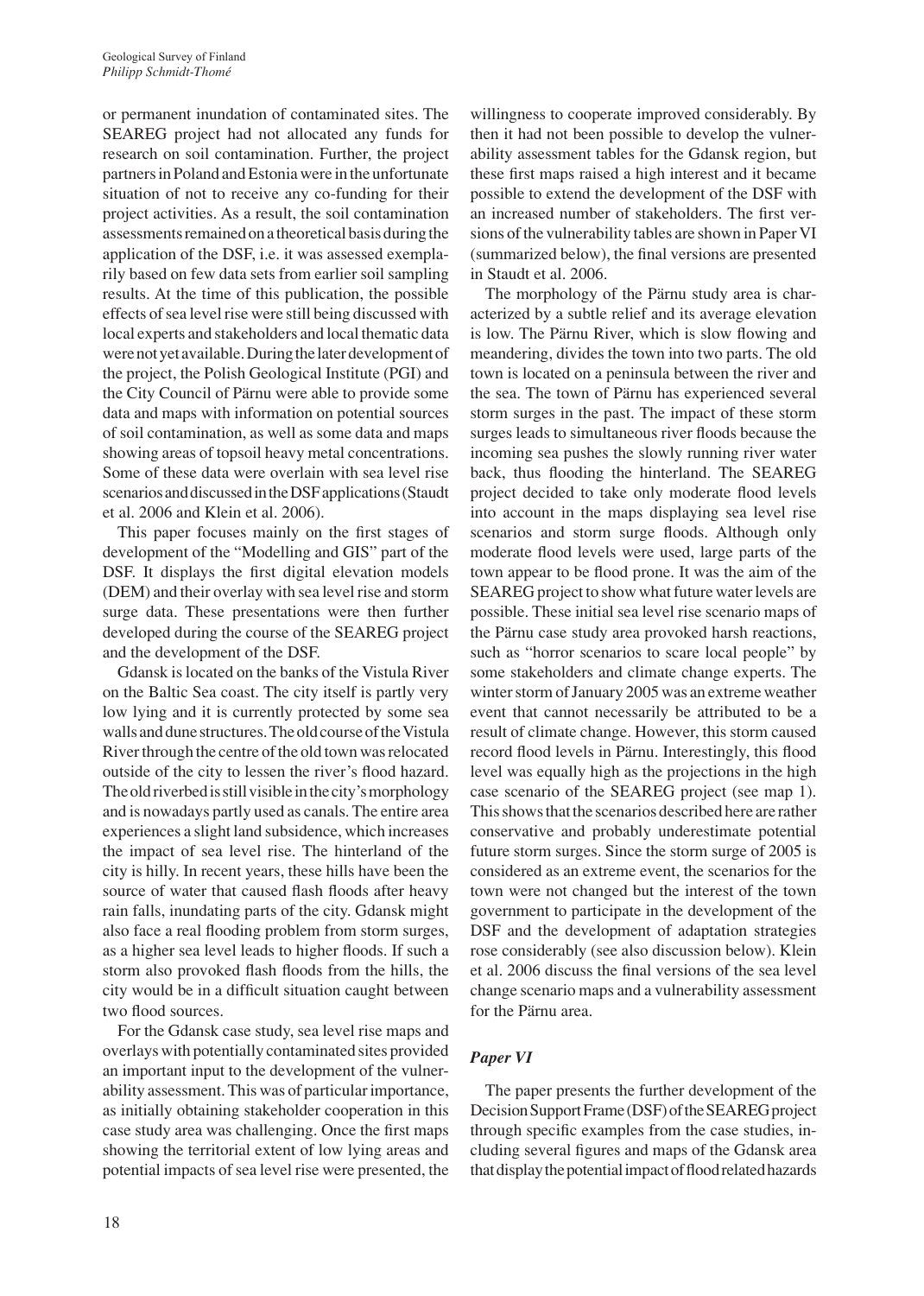

map 1. High case sea level rise scenario and storm surge flood in Pärnu Town. modified after Schmidt-Thomé et al. 2005 (Paper iV). map designed by Johannes Klein, Geological Survey of Finland.

on the city, as well as the actual land subsidence which amounts to 1–2mm per year. The preliminary results of the Gdansk case study area were already discussed in the summary of the paper above. The observed sea level rise over the last 100 years has been of around 1.5mm/year, raising great concerns for future development, especially if there is accelerated sea level rise. As an addition to the Paper V discussed above, this paper presents the application of a discussion round with planners in the Gdansk area. As a result, the vulnerability assessment is presented in tables analysing the impact for areas that may be either permanently or temporarily flooded in the future.

The paper concludes that the areas of greatest concern, in terms of the impact of changing sea and flood levels, are all beach areas of the city. This is of particular interest for the tourist sector, and industrial facilities in low lying areas, especially those behind embankments lower than one meter. Further, shallow aquifers along the coastline may be subject to sea water intrusion. These conclusions were reached with the stakeholders and have led to positive feedback. The most senior planning officials for the Gdansk area have participated in the further development of the DSF process. A direct result of this positive cooperation has been a continuation of the work in the SEAREG's BSR INTERREG IIIB follow-up project "Developing Policies and Adaptation Strategies to climate change in the Baltic Sea Region" (ASTRA).

The first part of the paper describes the application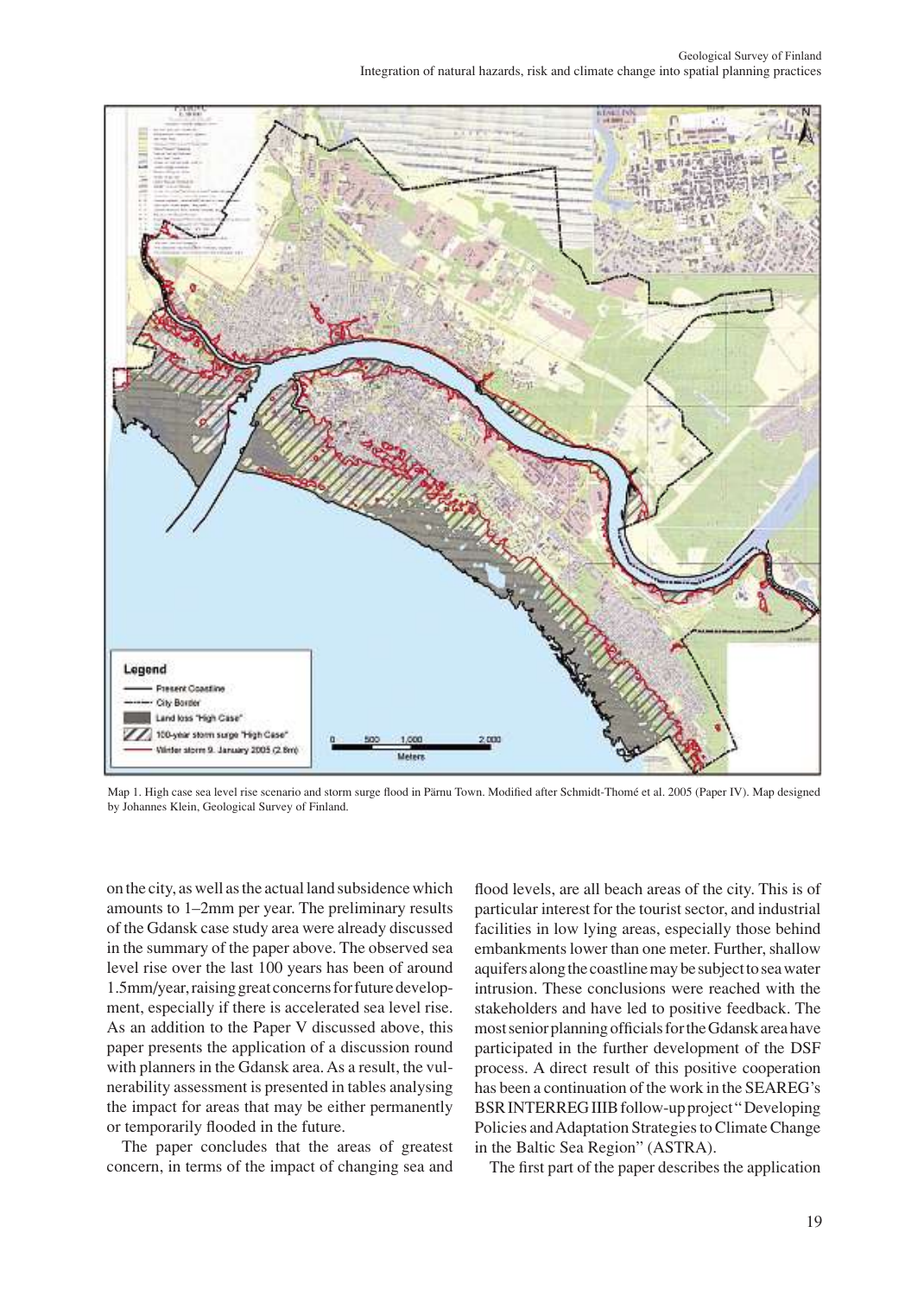of the DSF in the greater Stockholm area. According to the sea level rise scenarios developed during the SEAREG project, Stockholm will not be affected by sea level rise to any great extent in the next century. This is mainly due to two facts. Firstly the isostatic rise of the land, which amounts to some mm per year. The second reason is the protected location of the city: Since westerly winds prevail, most storm surges affect western coastlines of Sweden and the eastern coast is generally better protected. in the rare case of a storm from the east, the surrounding islands would block heavy wave action.

Although sea level rise does not cause great concern, there might be increased floods from Lake Mälaren, the other water body Stockholm is located at. in fact, the old town of Stockholm is the point where most of this large lake's water discharges into the Baltic Sea. The lake is of great importance to Stockholm and the entire region as the major source of drinking water. Recreational use of the lake and its shorelines are also relatively important.

Due to climate change, the main runoff patterns of the Lake mälaren might change and thus lead to floods from the lake side. The lake has had strong seasonal

water level fluctuations that, until 1943, led to flooding. Sea locks were then built to regulate the runoff and manage the water level of the lake. Since then the lake level has been quite stable, as both low and high water levels could be avoided. However, in the case of high discharge from the lake, the current sea locks cannot be opened wide enough to prevent flooding. If these high peaks of lake water discharge increase, the flood hazard from the lake would also increase. These results of the SEAREG project were discussed at several seminars and meetings with stakeholders from the greater Stockholm area. The need to reconstruct the sea locks has for long been under consideration by the City of Stockholm. The application of the DSF in the Stockholm case study area has led to an enhanced understanding among stakeholders, that the increased runoff should be taken into account in the new design of the sea locks.

This direct result of the SEAREG project is probably one of the best examples how stakeholder oriented communication can lead to a better understanding of natural hazards and the impact of climate change on them, and a consequent inclusion of such results in the development of future land use plans.

#### **dISCuSSIOn**

#### **hazard and risk, the challenge of terminology**

The terminology used in hazard and risk community is not yet standardized and there are several definitions of the terms. in the course of the projects that form the basis of this study, the terms hazards, vulnerability and risk, as well as many other were defined and finally summarized in a paper entitled "Technical Glossary of a Multi-hazard Related Vulnerability and Risk Assessment Language" (Schmidt-Thomé et al. 2006a). The research work carried out to compile this glossary confirmed the complications that may arise from the many definitions used in the hazard and risk community. Sometimes the definitions are quite close to each other but often there are substantial differences. Therefore, it was decided to let several definitions stand side by side and let the user of the glossary decide which definition suits the envisaged purpose best. The research community that was asked to review the glossary received this approach rather positively. Several scientists who had worked for a long time with a certain definition for one term were not willing to change their definition but could accept the chosen multi-definition approach.

This study adopts a similar approach, as it does not

aim at defining vulnerability and risk from a theoretical perspective, but rather seeks to achieve global understanding. The terms are defined on the basis of a discussion processes that focussed on the applicability of the terms to spatial planning. The goal is to communicate which natural hazards potentially affect an area, what are the damage potential (vulnerability in a broad sense) and resulting risks. Finally, which of this information is important for spatial planning.

#### *Natural extreme events and natural processes*

In the assessment of natural hazards, it has to be kept in mind that all, so-called, natural hazards are natural phenomena that only turn into a hazard when human beings or assets are affected. Nature itself is not threatened by natural hazards, and nature has always adapted itself to natural catastrophes. Many natural hazards have, in some cases, even contributed to many site-specific natural advantages that human beings depend on, e.g. fertile soils in flood plains. It has to be accepted that natural hazards are part of our living environment and that they cannot be fully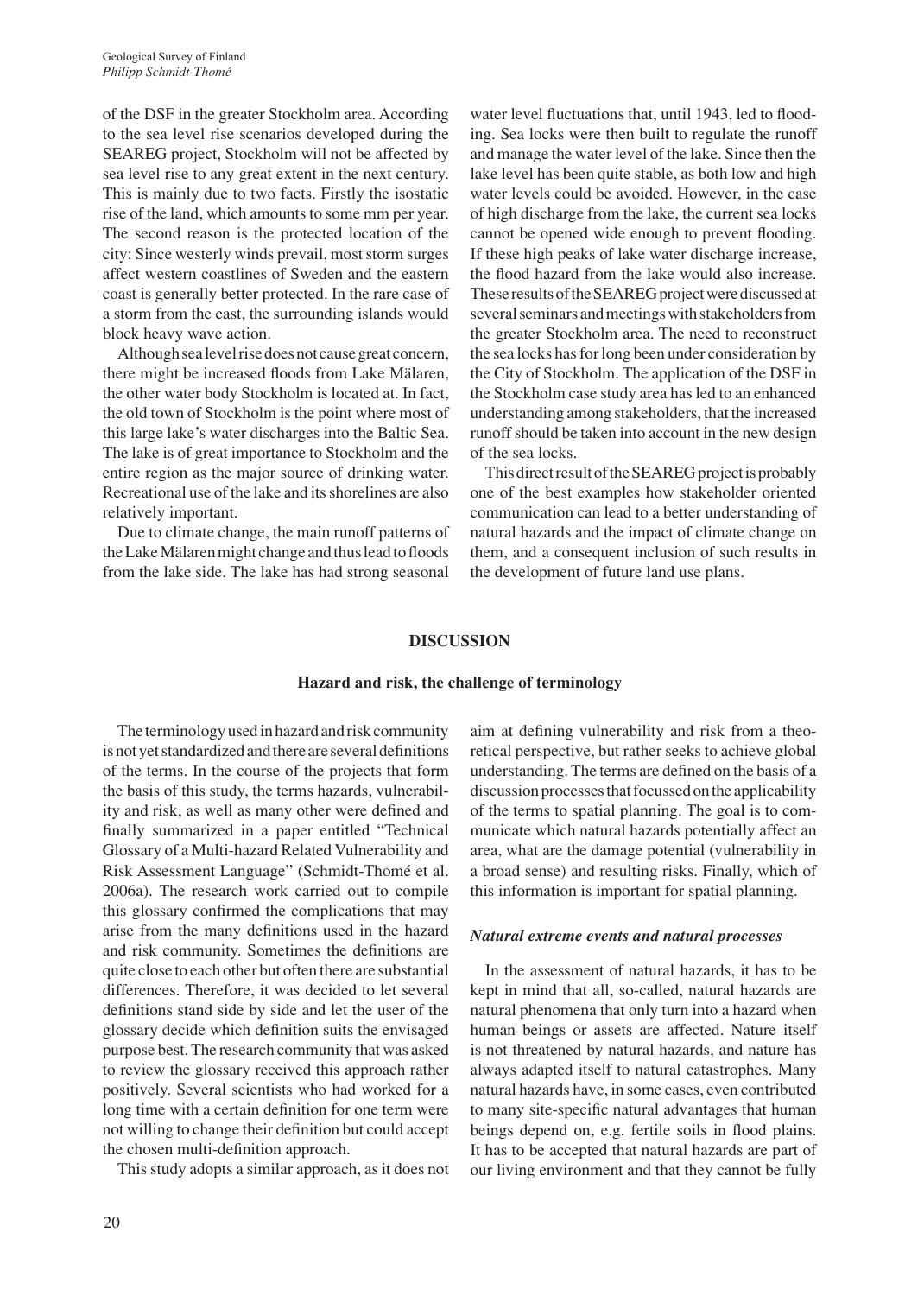mitigated. Human beings have to adapt to them and organize their living environment and settlement locations as safely as possible, taking natural hazards into account.

The next step is to identify and define what are natural hazards and how they might be influenced by climate change. It is important to distinguish between natural hazards, which are extreme events, and natural processes, which are permanent or long-lasting. Natural processes might lead to adverse conditions for the living environment, from the human perspective, but should not be understood as natural hazards. Therefore in this study, the definition of hazards differentiates between *processes* that might lead to adverse situations, and *events* that are natural hazards.

This distinction between natural hazards and natural processes is made too seldom. For example, erosion, soil degradation and even mining accidents, the latter one in fact belonging to technological hazards, are sometimes included in natural hazard research projects. At the same time, several other natural hazards are often not considered at all (e.g. masure 2001, Lilljequist  $&$  Ligtenberg 2005). In the course of the projects that form the basis of this study, it became clear that a definition of natural hazards is vital, in order to focus the scope of research and resulting recommendations appropriately.

This study defines natural hazards as natural extreme events. Extreme event means that a normal, relatively constant, or constantly repeated situation is disturbed or changed for a matter of seconds, days, weeks or months, after which the initial "normal" state is reached again. The duration of a natural extreme event, i.e. a natural hazard, varies between seconds and months. For example, an earthquake is a motion ofa normally stable ground that lasts for seconds or minutes, after which the stable situation is reached again. There are many ground motions that are not felt by human beings, but only recorded by seismographs. Since most of these ground motions, which in some regions are rather frequent, do not cause any damage they are not considered as natural hazards but belong to the relatively stable "normal" situation. Other hazards last longer, for example, droughts. Droughts are determined by a comparison to normalized long-term average of, e.g. soil humidity, river runoff or precipitation of a defined season or year. Droughts may last several months or even years, but are usually terminated by changing weather conditions, e.g. rainy seasons, at some point. In this sense it is possible to categorise all natural hazards into average times of duration, which is the main character that distinguishes them from natural processes (see figure 1).

Natural processes are natural phenomena that are

ongoing. They might sometimes change but usually it is difficult or impossible to define their exact beginning and end. Natural processes might be influenced by hazards. For example, a storm surge, which is an extreme event, might lead to severe coastal erosion. coastal erosion is an ongoing process and, in the case of severe erosion, the storm surge functions as the hazard. Erosion is the process that is affected by the hazard. Also climate change is a process, as there is no clear understanding when it has started and when it stops, especially as climate has always changed in geological time. The human induced climate change, as well as its potential effects on the frequency and/or the intensity of natural hazards is currently under intensive scientific discussion (e.g. Bärring & Persson 2006, McBean & Henstra 2003, Emanuel 2005, Trenberth 2005).

It is important to distinguish between processes and events, not only to be scientifically accurate, but also for practical reasons. As mentioned above, climate change and its impacts are currently widely discussed, and often climate change is addressed as a natural hazard. it should be kept in mind that natural hazards, especially the hydro-meteorological ones, result from weather conditions, not from the climate. The climate may change over longer time periods and might thus influence the basic conditions under which hydro-meteorological hazards occur. In other words, the climate change influences the framework of some natural hazards but it is not a hazard itself. It is a permanent process and it should be dealt with accordingly.

In the analysis of hazards, one should first assess which kind of hazards affect an area and then, how these hazards may be influenced by climate change. As discussed above, the impacts of climate change on hazards are being studied and, even though some trends might be visible, there is no statistical evidence to prove its impact. it is also still being discussed whether climate change affects the frequency or magnitude, or both, of natural hazards (e.g. Bärring &Persson 2006, Emanuel 2005). In other processes, such as the above-mentioned coastal erosion, the differentiation of processes and hazards is also helpful. The measurements that should be taken against ongoing erosion processes are different from those that protect a beach from a storm surge. Also, a storm surge might have several other impacts on a region in addition to coastal erosion, e.g. flooding and wind damage. Even though both processes and hazards can have adverse impacts on a region's development, it is important to distinguish between the need for permanent protection or mitigation measures of processes and means that are useful against extreme events. in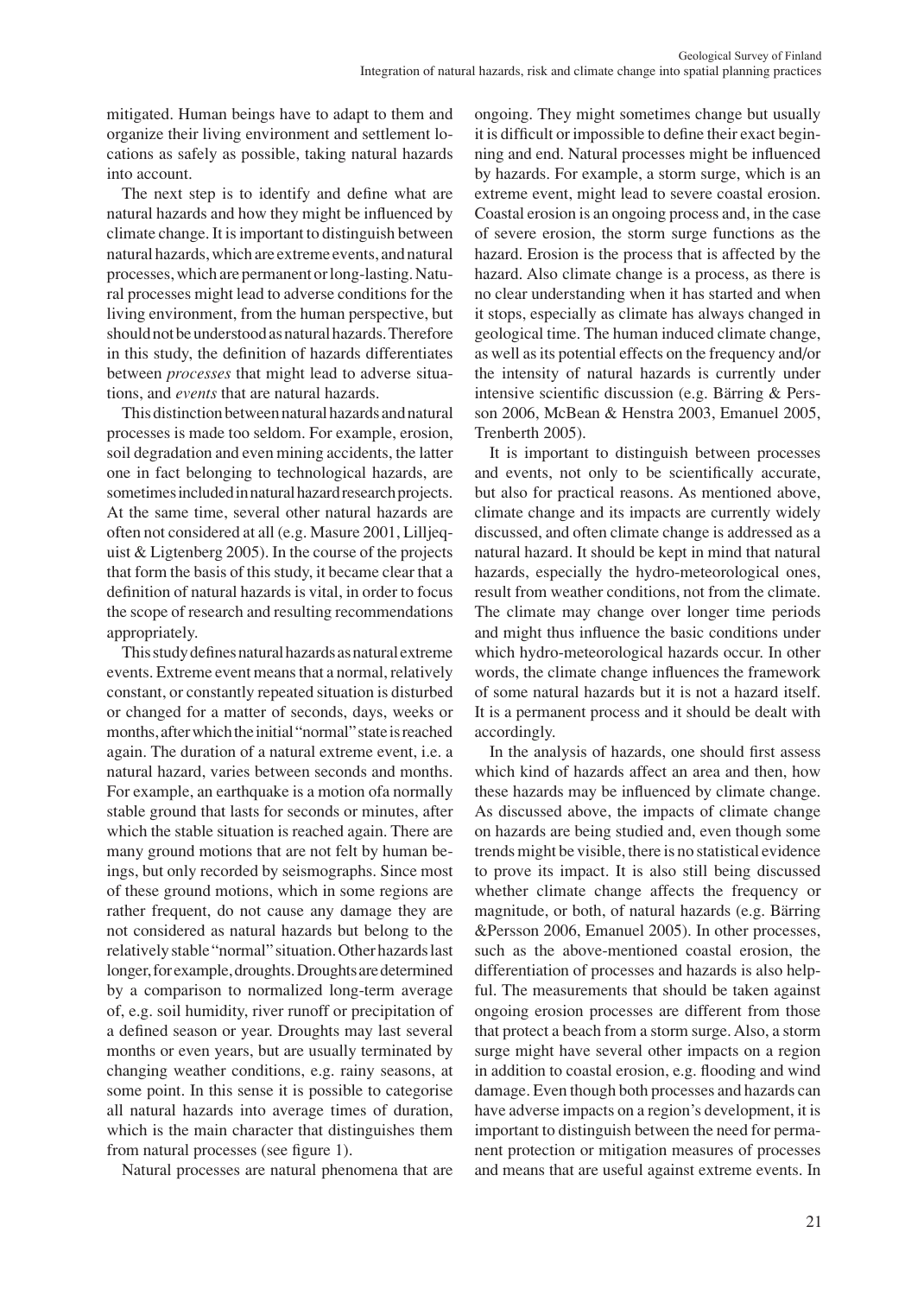

\*including all kinds of mass movements, cavity collapses and ground failures. eventually some mass movements can continue for years but could then be seen as processes

Figure 1: Hazardous natural phenomena and their potential length of duration

ideal cases, strategies can be combined, but generally the planning for hazards should have a larger scope than planning for processes.

Figure 1 summarizes the discussion above. it displays examples of the average length of natural phenomena and processes that are considered as hazardous. The distinction between natural hazards and natural processes is made by measurable and/or foreseeable start or ending times.

It must be kept in mind that natural hazards and natural processes, as well as their impacts, are sometimes not purely natural, as human beings influence both natural hazards and natural phenomena that might lead to hazardous situations. In the context of natural hazards probably the best example are forest fires. Most of the forest fires in the Mediterranean region are caused by human influence, e.g. accidents, while natural sources, such as lightning, play a minor role (Goldammer  $& Mutch 2001$ ). In the role of processes, certainly one of the most important discussions is the one of human induced climate change. Meanwhile some say that a changing climate is normal and belongs to natural processes, there are indications that the recent rapid climate change is influenced by green house gas emissions caused by human activities (e.g.

Berner & Streiff 2000, Rahmstorf & Schellnhuber 2006, Schellnhuber et al. 2006).

There are several natural hazards that can affect the lives and assets of human beings, but not all of these natural hazards are of relevance for spatial planners. It is basically impossible, or useless, to include the effect of a potential meteorite impact into spatial planning. In order to identify those hazards that are spatially relevant, i.e. of concern for spatial planning, a spatial filter was developed and applied by the ESPON Hazards project (Fleischhauer 2006). Eleven natural hazards were identified as spatially relevant and are summarized in table 1 below.

The next step is to analyse the potential of climate change to influence natural hazards. This leads to a distinction of natural hazards into two groups: Those that are potentially affected by climate change and those that are not. There are several different approaches to categorise natural hazards into subgroups (e.g. Anderson 2003, mcBean & Henstra 2003, Federal Office for Spatial Development 2006). The spatially relevant natural hazards identified by Fleischhauer (2006) are here categorized into geo-hazards and hydro-meteorological hazards: Geo-hazards are those hazards that are only or mainly influenced by seismic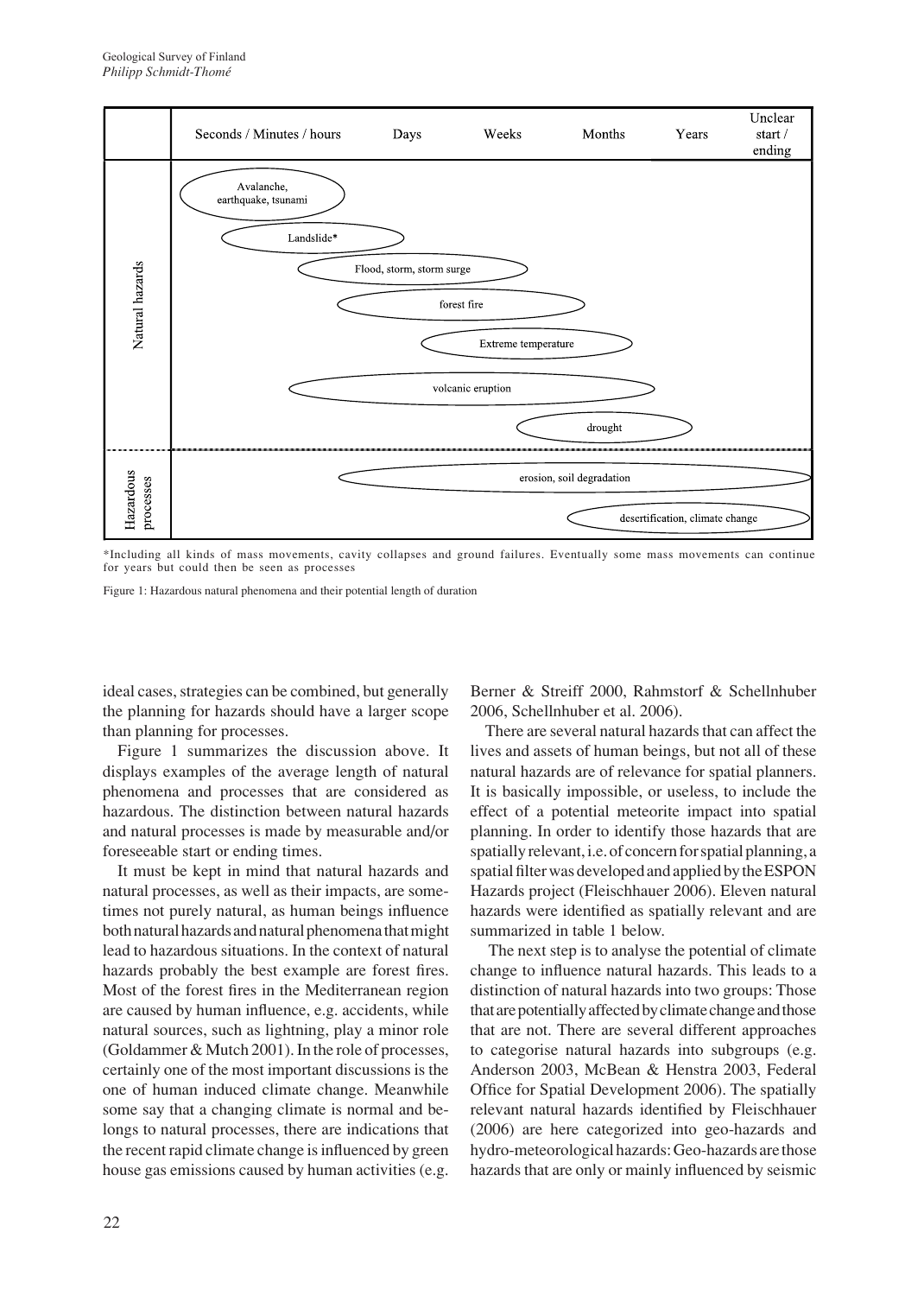| Natural hazards                 |                     | Affected by climate change |
|---------------------------------|---------------------|----------------------------|
| Geo-haz-<br>ards                | Earthquakes         |                            |
|                                 | <b>Tsunamis</b>     | N <sub>o</sub>             |
|                                 | Volcanic eruptions  |                            |
|                                 | Landslides*         |                            |
| Hydro-meteorological<br>hazards | Avalanche           |                            |
|                                 | Drought             | Yes                        |
|                                 | Extreme temperature |                            |
|                                 | Flood               |                            |
|                                 | Forest fire         |                            |
|                                 | <b>Storms</b>       |                            |
|                                 | Storm surges        |                            |

Table 1: categorisation of spatially relevant natural hazards

\*including all kinds of mass movements, cavity collapses and ground failures Source: modified after Schmidt-Thomé 2005

and geological factors, i.e. earthquakes, tsunamis, volcanic eruptions and landslides. Geo-hazards occur usually rather infrequently and are difficult to predict. Except for landslides, the source of which can be mitigated to certain extent, geo-hazards are also basically impossible to prevent (WBGU 1998). Hydro-meteorological hazards are the remaining seven spatially relevant natural hazards. The table below categorises the spatially relevant natural hazards into geo-hazards and hydro-meteorological hazards and distinguishes those that are potentially influenced by climate change.

In general, it can be stated that all hazards that are of hydro-meteorological origin are potentially affected by climate change, meanwhile geo-hazards are generally not influenced. The only exception are landslides, as they can be caused by, for example, extreme rainfall, also on slopes that are usually considered as stable, or on river embankments, in case of high floods.

#### *Vulnerability and risk*

The term "vulnerability" plays a crucial role in the discussion on risk, as it is the variable that adjusts the relationship of the probability of occurrence of a hazard and the damage, which is the resulting risk. There have been several approaches to finding appropriate, internationally accepted definitions of the terms vulnerability and risk but there is still no common understanding of these terms yet (e.g. SchmidtThomé et al. 2006a, Cutter 1996). As discussed above, natural hazards are natural phenomena that do not put nature at risk. Vulnerability and risk represent a purely human perspective. In simple terms, human beings are vulnerable to natural hazards, as they might be injured or killed and their assets might be destroyed. Human beings put themselves at risk by their presence in a naturally hazardous area. in this study, risk is defined as a function of a hazard (or multi-hazards) and vulnerability. In other words, risk is dependent on the intensity of a hazard and the potential extent of damage. The key challenge is thus to understand and control or influence the main driving forces behind risk, i.e. hazard and vulnerability. This basic assumption should be generally understood and accepted.

Humans have always been under potential threat from natural hazards, and the decision to live in hazardous areas was taken consciously, at least at some point, e.g. when settlements have been rebuilt after disasters, and consequently a certain risk has deliberately been accepted from then on. Depending on the geographical, geologic and climatic conditions, human settlements have been exposed to different natural hazards, as well as different hazard intensities and frequencies. These regional differences in natural hazards have led to different perceptions of both the vulnerability and risk in different cultures. In areas where natural hazards strike more frequently, the "acceptable risk" is different than in areas that seldom experience hazards. The perceptions of vulnerability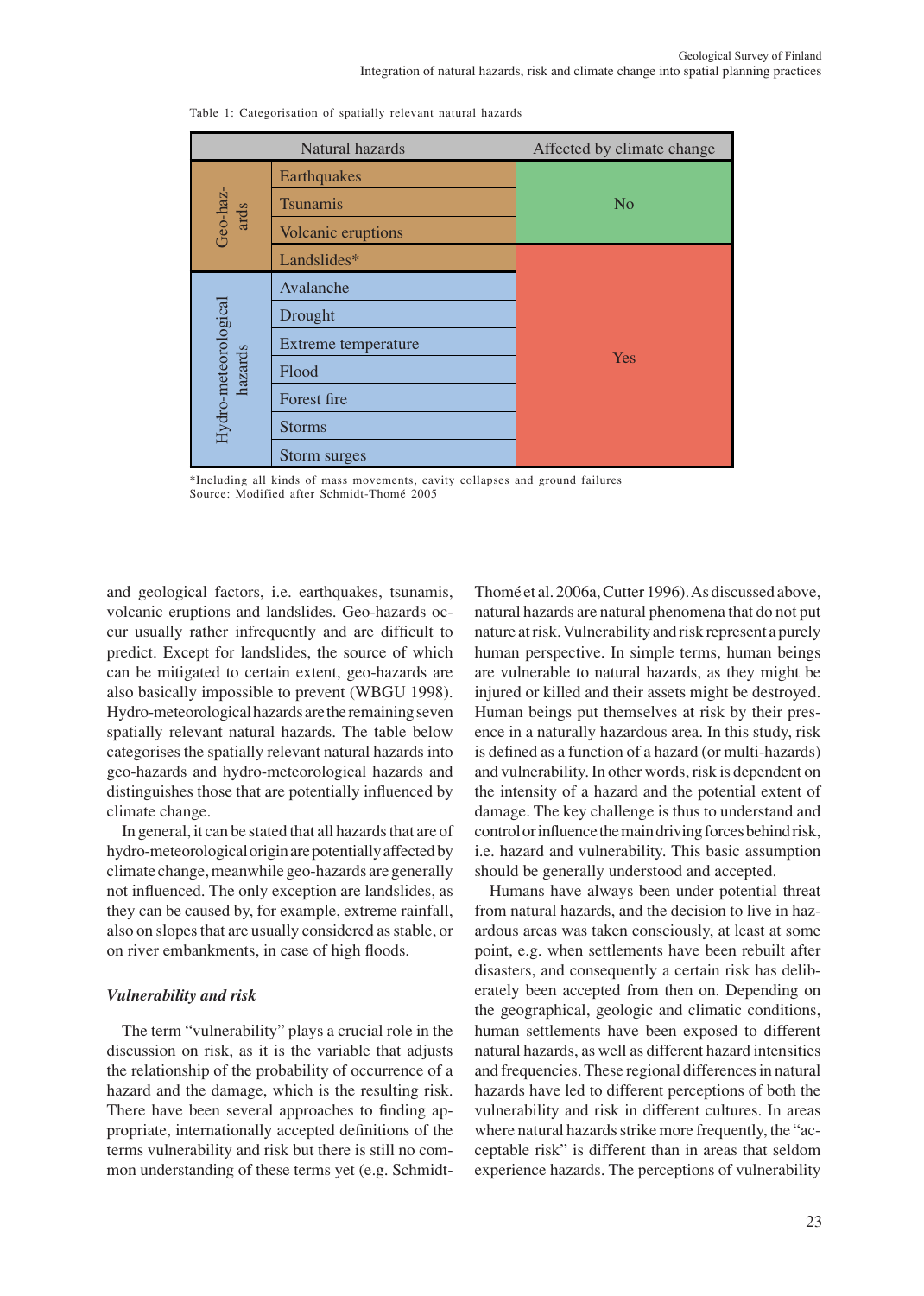and risk are therefore based on the different natural, social and cultural contexts of understanding the terms, and consequently there are differences in defining the variables to measure them.

The vulnerability assessment, which forms part of the Decision Support Frame (DSF) developed in the course of the SeAreG project, focuses on sensitising planners and stakeholders to the implications and possible impacts of a changing climate (Papers III and IV). Because of natural and cultural differences among regions, this vulnerability assessment is kept as simple and as flexible as possible, as each study area where it might be applied has unique characteristics. it is a tool to better understand potentially affected areas and resulting risks, to communicate and sensitise it, and finally support the development of appropriate adaptation strategies. Since the vulnerability assessment approach was developed in close cooperation with stakeholders, the acceptance of it was very high. Most planners stated that they were very much aware of the risks in their respective regions, and that they would not need a vulnerability assessment. When the work started, many planners said that the display of hazards, and climate change impacts in maps would be sufficient. The acceptance of the vulnerability assessment grew as it became clear that it could be used as a tool to support a step-wise approach that facilitates communication. The key to the vulnerability assessment, within the DSF, is that it is transparent. Each step in the assessment can be easily traced back, which ensures a broad understanding and comprehensibility of both the process and the results.

In the process of developing and applying the DSF with practitioners and stakeholders, it turned out that clearscientificdefinitionsofvulnerabilityandriskwere not necessary, as the terms were understood based on common sense. in other words, theory based definitions might have led to a more scientifically sound version of the vulnerability assessment, but applying this appeared difficult as five different languages and cultures were involved in the process. The chosen approach was practical and process-oriented, which eased the communication with and among stakeholders instead of making it challenging and difficult. This does not argue against finding and developing clear,scientificallysoundandinternationallyaccepted definitions. As long as the process of defining terms is still ongoing, it proved out to be more practical to use common understanding and clarify the terms in cases of misunderstandings. The discussion platform of the DSF (Paper III, Lehtonen & Peltonen 2006) proved to be an excellent tool to discuss the meanings of terms among all involved scientists and stakeholders. it was always made clear that the DSF is an open-ended process, and that terms should be defined by those who actually use and need them. The scientists played the role of delivering the background interpretation of data and communicating it to the stakeholders that have to make the decisions on appropriate mitigation and adaptation strategies.

#### **Single and multi-hazard maps for spatial planning**

This section discusses some possibilities of displaying natural hazards and climate change effects in maps, as well as the challenges of displaying vulnerability and risk in maps. The discussion is based on practical experience with planners and stakeholders.

One of the most effective tools to display natural hazards and climate change impacts are maps that show the extent of the affected territory. Since maps usually display only a two-dimensional, simplified part of the reality, the scope and the target of hazard maps has to be clearly defined. Spatial planners use maps on a daily basis, for example in land use plans, but natural hazards and climate change impacts are thematic information that is not necessarily available to many planners and other stakeholders. Therefore hazard maps have to be handled with great care, especially when containing sensitive information. This does not mean that hazard information should be classified. This means that the way of presenting the data, the legend and explanatory notes on maps has to be selected carefully in order to avoid misunderstandings. Many of the above described national strategies on climate change adaptation call for a broad participation of stakeholders and strong cooperation between different actors. Therefore the process of communication must be understandable and comprehensible to all involved.

There are several possibilities for displaying natural hazards in maps, e.g. showing the territorial extension, the magnitude, frequency etc. There is no international agreed way of representing hazards in maps, nor a standardised legend. It is therefore of utmost importance to clearly define the purpose and the scope of each hazard map. Many natural hazards have local impacts, the extent of which can be delineated rather exactly (e.g. landslides), while other hazards affect larger areas and it is more difficult to delineate their territorial extent (e.g. droughts). For measuring the extent and or impact of a particular natural hazard,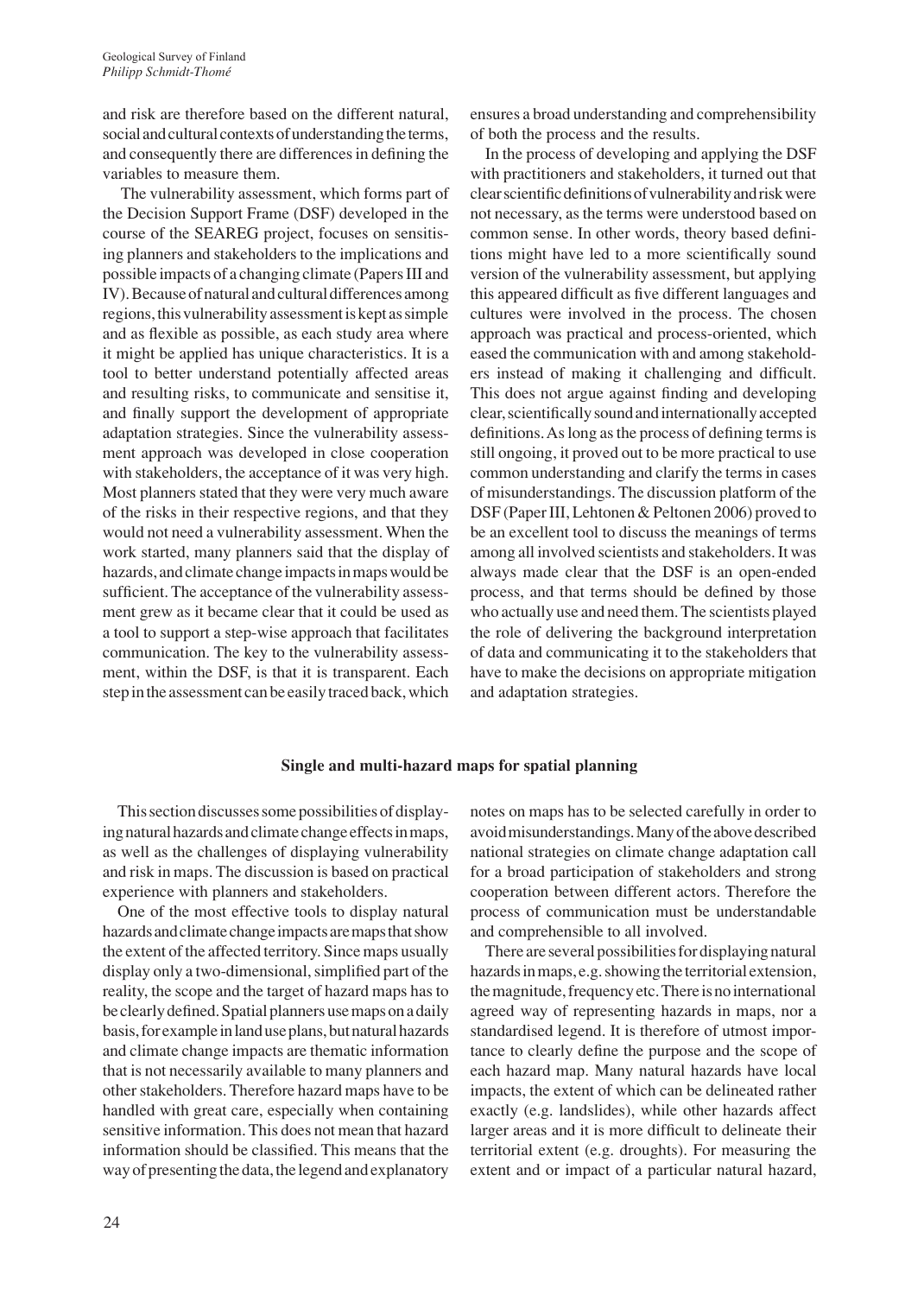single hazard maps are used by planners to delineate, e.g. areaswithlanduse restrictions(e.g.Jarva&Virkki 2006, Wanczura, S. 2006).

As discussed above, it is recommended that a multi-hazard approach is included in planning: To first analyse all potential hazards in an area and then later to decide which hazards can be excluded. Once some hazards are excluded, it is of importance to develop both single hazard maps as well as multihazards (synthesized) maps. Multi-hazard maps are extremely useful in giving an integrated overview on hazards in a study area. The aggregation of hazards into multi-hazards maps is a challenging task, and the intended purpose must be clear. Since all natural hazards vary in how they are measured, many cannot be combined and a simple aggregation of variables into a single legend is basically not possible. It is therefore necessary to categorize the single hazards into classes. These classes could follow a simple classification, for example ranging from "no hazards" to "high level of hazards". The exact class determination has to be evaluated based on the area and the purpose of the maps. The prime target of multi-hazards maps is to support land use restrictions at an early stage. For example, areas identified as highly (multi) hazardous should be excluded from vulnerable landuse types, e.g. housing and schools. Areas with less multi-hazards or lower classes of multi-hazards should then be assessed more carefully, taking also the single hazard maps into account. Planned landuse can then be adjusted appropriately, e.g. by building codes. Finally, multi-hazards maps can also support the allocation of special funds to support adaptation in areas with multi-hazards.

A concrete recent example of the application of multi-hazards maps comes from the aftermath of the tsunami that struck the Indian Ocean in 2004. During the international seminar on tsunami-"How Thailand and neighbouring countries will become ready for tsunami" in the beginning of 2005 in Bangkok, some speakers argued that only relocation can ensure future safety for citizens in the entire region, especially in most affected areas. Most participants of the seminar, including members of the Thai government, opposed this approach because it would greatly disturb citizens and the regional economic activities, for example tourism. if rebuilding hotels and bungalows was not allowed close to the beach but only in the hinterland, it would be most probable that tourists would not visit these areas any longer. This might lead to long lasting political and social problems. It is very probable that a significant tsunami will not strike the area for many years, therefore local decision makers might eventually allow new hotels to be built near the beach. This would lead to conflicts with those hotel owners that were initially forced to build their hotels further inland. Therefore the relocation proposal was strongly rejected at this seminar. On the other hand it was clearly understood that vital installations, such as rescue and disaster management facilities should be located in tsunami proof areas. it should also be insured that these vital installations are secure in the event of other natural hazards. In order to find appropriate locations, multi-hazards maps were discussed as one of the most appropriate tools. They enable the definition of highly hazardous areas and those with less and even no hazards. Another good example for such maps was developed by a German – Indonesian technical cooperation project on mitigation of geohazards. in this study area, which is also tsunami prone, single hazard maps have been aggregated into multi-hazards maps, and then used in local land use plans. The project strongly involves local stakeholders and the public in order to define local vulnerabilities and take appropriate land use decisions (Effendi et al. 2004).

## **Vulnerability and risk maps for spatial planning?**

The European Commission (2004, 2006) and the Munich Reinsurance Company (2004) among others, call for the integration of vulnerability and risk concepts into spatial planning. Such integration is current practice only in France (Fleischhauer 2006a, Greiving 2006) and wider application would contribute to more sustainable planning practices. To support such development, it has to be carefully assessed how vulnerability and risk are measured and assessed and how this information can be used by spatial planners.

The crucial question is how to represent vulnerability

and risk in maps, as it is very important to ensure understanding and comprehensibility in the stakeholder communication process. Hazard maps are complex, so that any additional information will complicate the interpretation even more. As mentioned above, there is no standardised definition of vulnerability or risk, and therefore it is even more difficult to add these data in maps. if a common understanding on the variables to measure vulnerability cannot be found, the stakeholder dialogue will be very difficult. The same accounts for risk maps, which are based on the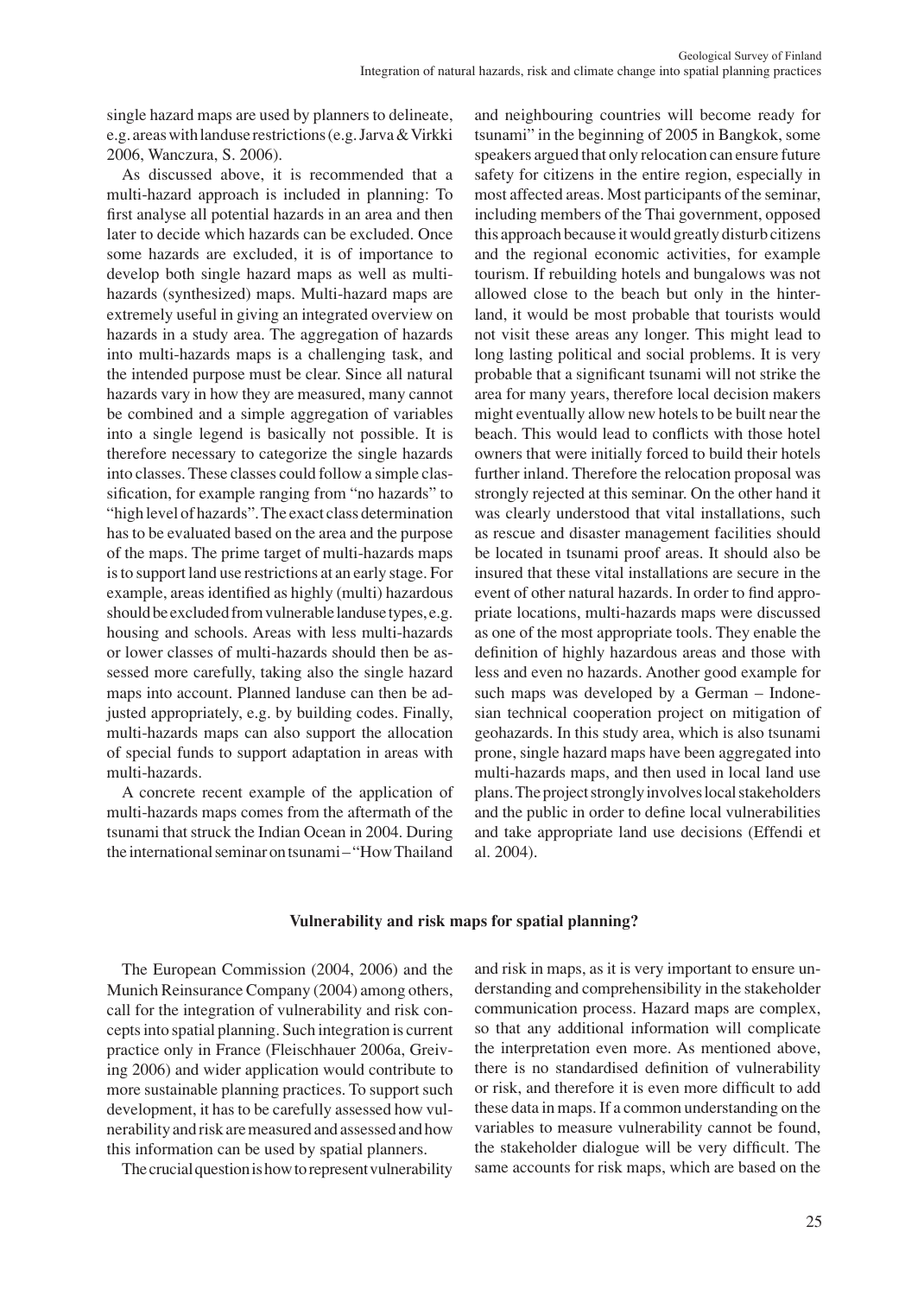combination of vulnerability and hazard.

In the case of the European wide hazard and risk maps, the potential and limitations of the maps were outlined precisely in the final report of the ESPON Hazards project (Schmidt-Thomé 2005). The single hazard maps, that display the hazards at the level of regions, can be used to identify which regions are affected by which hazards in order to show regional hazard typologies and corresponding responsibilities for hazard assessment. it was clearly underlined that the applicability of the maps is only on European scale as a detailed hazard assessment can only be carried out locally. A downscaling and analysis of the results of the eSPon Hazards project into a single country (Finland) showed that generally many of the results were correct but that the further assessment and corrections of the data are necessary (Schmidt-Thomé 2005a). climate change was integrated into some of the hydro-meteorological hazard maps as an overlay, in order to point out areas that might see an increase of natural hazard frequencies in the future. The further development of multi (aggregated) hazard maps had several limitations, as the included hazards were not simply added up but aggregated by a weighting system based on expert opinions. The application of the weighting system was generally accepted but faced also some criticism, as the hazards were weighted from a European and not a local perspective, so that many regions did not agree on the resulting hazard pattern. Nevertheless, the overall aggregated hazard pattern on the ESPON territory was accepted as a valuable first approach for showing the general distribution and regional typologies of hazards. The economic risk maps were based on a very simple vulnerability approach (GDP per capita and population density). They delivered information on the distribution of risks, especially concerning the risk typologies based on hazard and vulnerability intensity (Paper I). The analysis of these maps by experts on regional development proved to be challenging, because it could not be decided whether this approach of vulnerability was appropriate or not. Ethical reasons played a strong role, less rich regions are considered less vulnerable than richer regions. This could not be accepted, especially by the less rich countries. it was then decided to develop a broader approach. The compromise was to take the best available data on integrated vulnerability and add more aspects to the economic vulnerability (Kumpulainen 2006). This approach was not really successful either, as it was rather complex and many experts had great difficulty in analysing the complex map. This complexity certainly grewwhen the vulnerabilitywas combined with the aggregated hazards in the development of risk maps. The risk patterns and typologies could certainly be analysed by the experts involved in the development of the maps, but it proved to be extremely difficult for people not directly involved to make sense of them. consequently, the data sets and maps that were used and applied by ESPON were the single hazard maps and sometimes the aggregated hazards map. The vulnerability and risk approaches proved to be important in the scientific dialogue but with limited practical application.

The European Commission has specified the integration of risk prevention into the European Regional Development Fund (ERDF) structures 2007–2013 (European Commission 2004, 2006). The single natural hazard maps were therefore further developed to identify areas and regions in Europe where certain hazards could be further studied in future ERDF activities such as regional development fund projects (Schmidt-Thomé et al. 2006). Neither the vulnerability nor the risk concepts were recommended for this purpose as they were too complex. Instead, it was decided that vulnerability and risk should be examined, case-wise, at the local level to decide which kind of hazard related projects are relevant for the respective regional development.

The integration of vulnerability and risk into planning maps is also critical in regional and local maps, since planning is mostly concerned with future activities. Vulnerability and risk maps show a static picture of the current situation and it is therefore challenging to use such information in maps when discussing, e.g. future land use plans. A change in the land use will most probably lead to a change in the vulnerability and a change in the risk. For example, areas currently declared as brownfields will most probably appear to have a very low vulnerability, and consequently a low risk, in such maps. However, the vulnerability would dramatically change once these brownfields are reclaimed and then converted into housing areas. In such a case it would theoretically be possible to create scenario risk maps, but it is likely that they are of limited use in daily planning practice. The huge challenge is that vulnerability and risk maps add many additional variables to land use and hazard maps. it might well be that the readability, and therefore the comprehensibility, as well as the potential acceptance among stakeholders, declines proportionally with the addition of data (see also summary of Paper II, above). Since it is proposed to not only take multi-hazards but also climate change into account in spatial planning, it has to be recognized that climate change scenarios are based on assumptions about global economic development and future greenhouse gas emissions (church et al. 2001). The large grid cells these models are using make it difficult to downscale them to an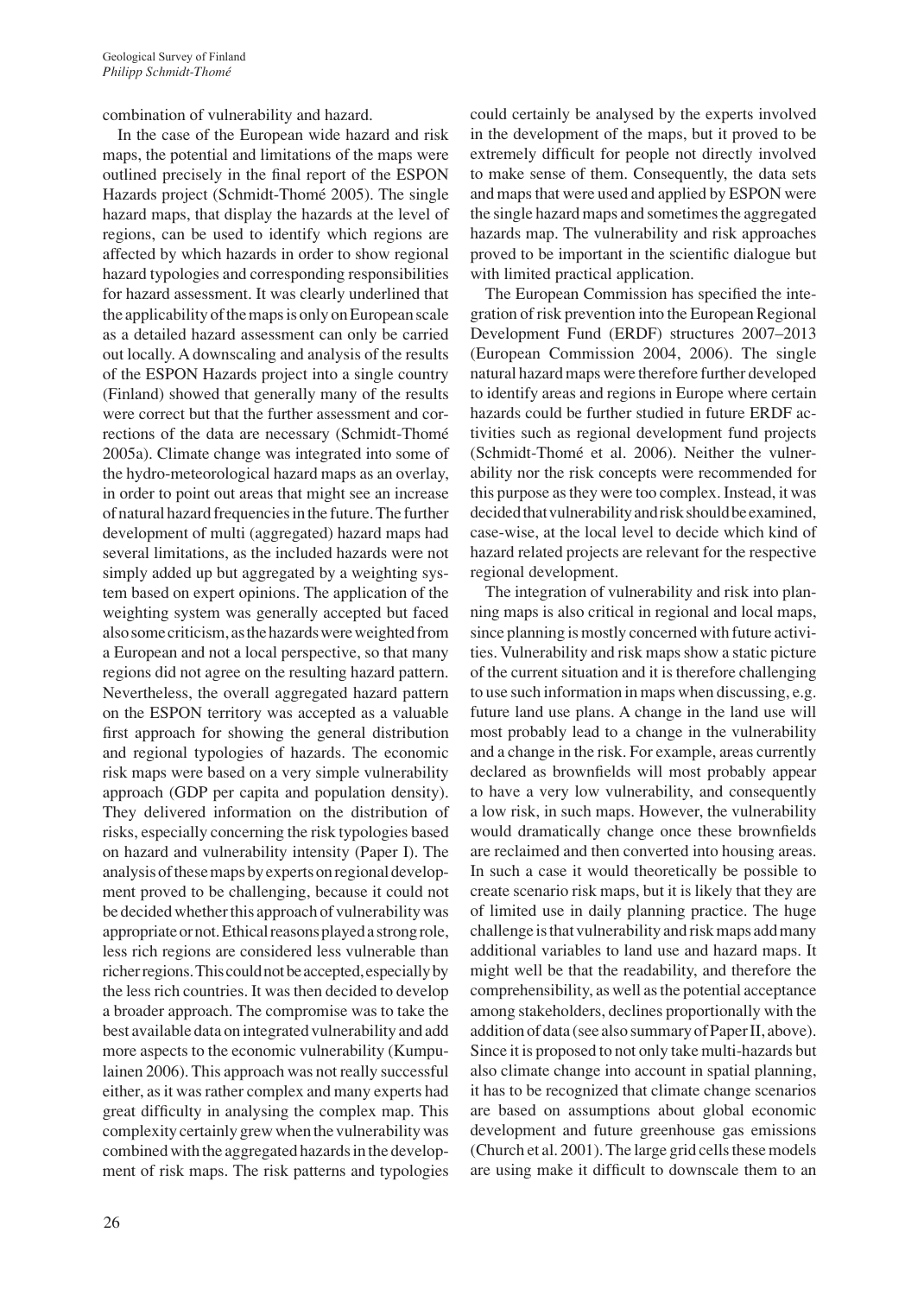appropriate local scale. To create local risk scenario maps that capture future land use change, and combine these with information on climate change impacts, implies that several kinds of scenario data would be combined. it is questionable if this kind of information is scientifically sound and acceptable for decision making processes. it should therefore be considered very carefully if vulnerability maps are needed at all, and if they were required, what kind of information should be used.

A general lesson from the eSPon Hazards and SEAREG projects, as well as other research activities, is that planners do not necessarily require vulnerability and risk maps. In the case of the SEAREG project, planners and stakeholders were satisfied with simple overlays of future flood prone areas on current land use maps. The vulnerability of the area was assessed with the help of the vulnerability assessment (e.g. Staudt et al 2006, Virkki et al 2006). The combination of sea level and flood prone area changes delivered sufficient information for the local planners to consider the potential impacts of climate change in future land use plans. In the case of Pärnu (Estonia) the sea level and flood prone area changes were overlaid with land use data, for example on economic sectors (e.g. Klein & Staudt 2006). experience gained in the SeAreG follow up project, ASTRA, showed that these overlays have been used in the decision making process by the Town council and the Town Government of Pärnu. In the matter of designing future storm surge protection measures on the riverbanks and the shoreline, the Town council had proposed to start with "raising the ground surface on shorelines and riverbanks" for flood protection in the beginning of 2006 (Pärnu Town Government 2006). The Pärnu Town Government did not accept this proposal and signed a decision, stating that "in further flood protection activities changing

flood patterns should be taken into account". They identified the ASTRA project as the basis for this decision (Pärnu Town Government 2006). This example shows that natural hazard and climate change data were useful in maps, and the vulnerability issues could be assessed with the help of additional tools, such as the discussion platforms and the vulnerability assessment of the DSF.

Risk maps do find application in some special sectors of planning or when making very specific decisions. For example, they can help to identify areas that have such a high risk that either restructuring or relocation are necessary (Greiving 2006). Vulnerability maps are also useful in special sectors, e.g. in emergency preparedness planning. Rescue services need to know how many people are located in which parts of a town during day and night time and how far to the nearest fire stations and hospitals (Krisp & Karasová 2005). An additional factor that has to be taken into account in the development of vulnerabilities and risks is that some factors change hourly, daily and seasonally. Vulnerability and risk depend on and change with, forexample, teaching times at school, the number of job commuters at a certain time of the day, or the number of people at large events, such as concerts.

Natural (and technological) hazards are partly influenced by weather conditions that can change rapidly. Seasons are also important, for example because of the meteorological conditions and holidays. All of these factors should be taken into account in vulnerability and risk estimations and it is therefore challenging to decide which parameters could be used in map applications. in other words, specific, sector wise risk maps can be very useful, while general vulnerability and risk maps might complicate the stakeholder communication process.

## **COnCLuSIOnS**

Integrating hazard, climate change and risk concepts into regional development and spatial planning has proven to be relevant to spatial planners. Time should be taken to define all potential natural hazards and processesaffectingaregion,asindividualmitigationor adaptationstrategiesfor eachhazardaredifferent, even though they can be eventually combined. It was shown that natural hazard maps and overlays with climate change impacts have led to an enhanced understanding of future potential threats to spatial development and that vulnerability concepts are a valuable tool to assess risks. The multi-hazard concept is challenging but important, as it is vital for spatial planners to obtain

information on all kinds of potentially adverse impacts. One of the most important aspects is the communication process, as hazard data are very complicated and broad acceptance for decisions can only be achieved through understandable and comprehensive sources of information. The aspects of vulnerability and risk are more critical. It should be left for spatial planners and other stakeholders to carefully consider and decide if they need those concepts and corresponding data, and if they do, what is the specific purpose of such maps and what variables should be used to measure vulnerability and risk. it is important that the vulnerability assessment goes beyond the impact of hazards and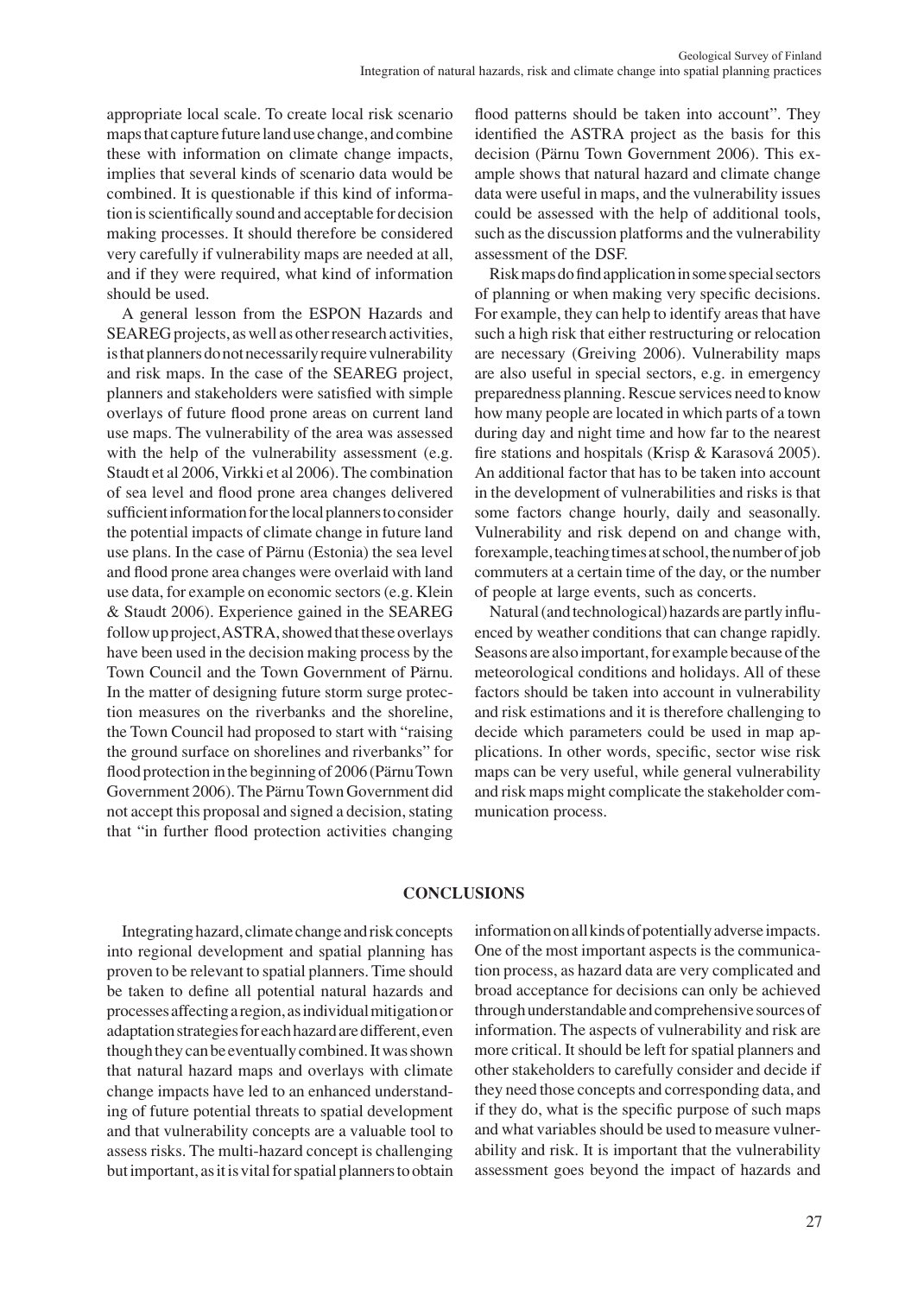climate change, as risk also arise from other sources such as local economic dependencies on, e.g. traffic. The vulnerability and risk analyses should aim at lowering the vulnerability in order to lessen the risks of hazards. Finally, the following points are recommended in hazard and climate change related spatial planning activities:

- Further integrate natural hazard approaches in spatial planning and open the process to all involved stakeholders
- Broaden the scope and move towards integrated multi-hazard assessments to identify all potential hazards of an area.
- integrate climate change scenarios in the (multi) hazard assessment to identify potential changes in hazard patterns
- Ensure inter-disciplinary, inter-regional and intergovernmental cooperation to obtain multi-dimensional views.
- Integrate vulnerability assessments and identify all variables that contribute to specific vulnerability patterns
- Analyse the vulnerability aspect in natural hazard and climate change risk as it is the easiest starting point for adaptation processes
- Generally anticipate higher importance for hazard

and climate change adaptation and less for mitigation

It certainly has to be recognised that these bullet points are maximum demands or claims for action. Many planning and decision making practices have developed over decades and have been operating successfully. The point of these recommendations is not to criticize or change any spatial planning practices, but to assist in the development of ideas for improvements. it was shown that natural hazards are now of increasing importance in Europe and worldwide. Along with the growing importance of natural hazards (and the potential effects of climate change on these) are the financial impacts and societal perceptions of risk. The current paradigm shift in the weighting of importance from hazard and climate change mitigation towards adaptation, calls for the integration of spatial planning into the development of related strategies. The organization of land use and the distribution of spatial functions can definitely support adaptation strategies and lead to a better protection of the living environment. The development of appropriate adaptation strategies is a slow process that should integrate all relevant actors and stakeholders. The aspects discussed here could contribute and shed light on some aspects of this process.

## **aCknOwLedgemenTS**

I am most grateful to my wife and my father for the kind support they have both given to me. My father has taught me how to use geosciences and diplomacy in interdisciplinary project work throughout my studies and professional life. My wife has motivated me to widen my scientific horizon towards planning and society related issues, encouraging related project activities. Both have constructively supported the publication of the projects' results.

I would like to thank my superiors at the Geological Survey of Finland, namely Karita Åker, Keijo Nenonen and Petri Lintinen, firstly for their initiative to compile a PhD thesis and secondly for giving me all the necessary support to make this possible. my gratitude extends to all my colleagues at the Geological Survey of Finland for giving me a warm-hearted welcome and support, not only in scientific issues, but also in matters of learning the Finnish language and culture.

I want to most cordially thank all co-authors (Hilkka, Jaana, Johannes, Lasse, mark, michael, micki and Stefan) who have contributed to the publications that form the basis of this thesis. This core group of researchers has had a significant impact on the development of new approaches in the cooperation between geosciences and planning. They have given uncountable input and patience to the project work, which facilitated the projects' success and also this PhD. I would also like to thank all other researchers involved in the scientific and administrative work of the projects for their excellent cooperation.

my gratitude goes to my advisor at the University of Helsinki, Professor Veli-Pekka Salonen, for showing interest in the proposed topic and his valuable critical advice on the preparation of the synopsis. Together with the very friendly and helpful staff at the University of Helsinki, he also ensured most vital support in all administrative issues. I further thank the external reviewers for their interest in critically reviewing the dissertation and for their valuable remarks. Special thanks go to Ralph Currie and Anthony Reedman for their great efforts in the English language review.

I want to express my deepest appreciation to my mother for supporting me during my research activities and in developing my positively critical approach to life and science. This most certainly extends to my sister, who has supported me in all stages of life and research. my thankfulness definitely extends to my beloved son for continuously reminding me of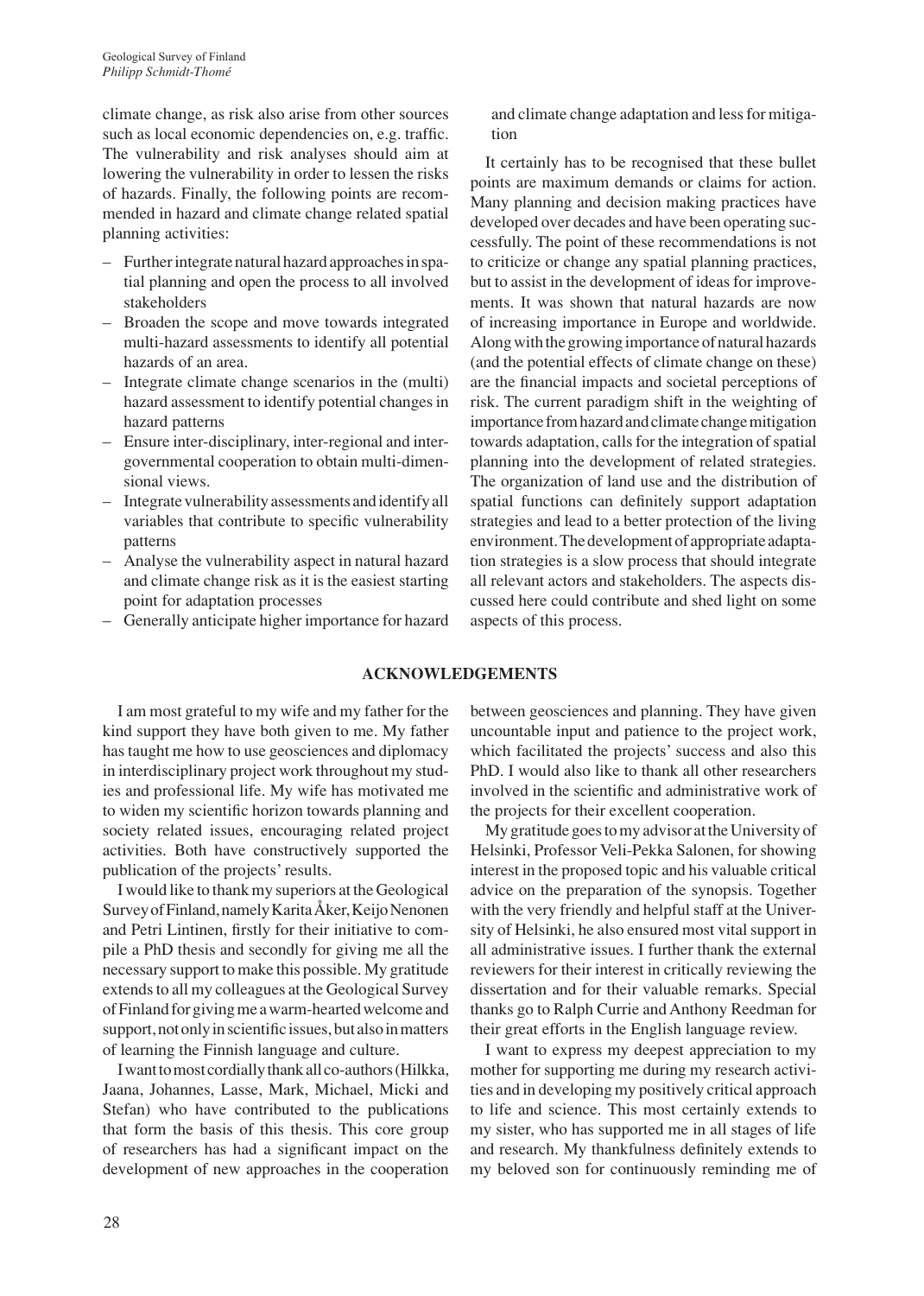the importance of concentrating also on other issues outside of science and project work.

I would also like to thank all of my friends and colleagues who have supported me in the numerous activities and learning processes that have led to this PhD thesis. It is not possible to mention each person that was involved in the long process of this PhD, but nobody is forgotten!

#### **RefeRenCeS**

- Anderson, M.G., Nelson, D., Tanner, C (editors). 2003. Natural hazards mitigation planning: A community guide. Massachusetts, 48p, available under: http://www.mass.gov/dcr/stewardship/mitigate/hazguide.pdf, visited 02.08.2006.
- Bärring, Lars & Gunn Persson. 2006. influence of climate change on natural hazards in Europe. In: Schmidt-Thomé (ed.) 2006. Natural and Technological Hazards and Risks in European Regions, Geological Survey of Finland, Special Paper 42, Espoo, p. 93–107.
- Berner, U. & Streif, H. (eds.). 2000. Klimafakten. Der Rückblick – ein Schl�ssel f�r die Zukunft. Stuttgart ,259 p.
- Böhme, K. 2002. Nordic Echoes of European Spatial Planning: Discursive Integration in Practice. Dissertation Nijmegen University 2002. Nordregio Report 2002:8, Stockholm, 367 p.
- Bulkeley, H. 2006. A changing climate for planning. In: Planning theory & practice, Vol. 7, no.2 p. 203–213.
- Burby, R.J. (editor). 1998. Cooperating with nature: Confronting natural hazards with land-use planning for sustainable communities. Washington, 376p.
- cambell, H. is the issue of claimet change too big for spatial planning?. In: Planning theory & practice, Vol. 7, No.2 p. 201–203.
- CEMAT. 2003. Lubiljana declaration on the territotil dimension of sustainable development. 13 CEMAT (2003) 9. Strasbourg, 5p. Available at: http://www.sigov.si/mop/en/podrocja/ljubljanska\_deklaracija\_ang.pdf, visited 21.06.2006.
- Chandrasekar, N., Saravanan, S., I.J. Loveson, M. Rajamanickam. 2006.classificationoftsunamihazardalongthe southerncoastof India: an initiative to safeguard the coastal environment from a similar debacle. In: Science of tsunami hazards. Vol. 24/1. Available under http://www.sthjournal.org/, visited 02.08.2006
- church, J.A., Gregory, J.m., Huybrechts, P. , Kuhn, m., Lambeck, K., Nhuan, M.T., Qin, D. & Woodworth, P. 2001. Changes in Sea Level. In: Houghton J.T. [et al.] (eds.) Climate Change 2001: The scientific basis. Contribution of Working Group I to the Third Asssessment Report of the Intergovernmental Panel on climate change. cambridge University Press, p. 639–693.
- cutter, S. L. 1996. Vulnerability to environmental hazards. in: Progress in Human Geography, Vol. 20, No. 4, p. 529–539.
- Department of Environmental Protection, The Ministry of Environment of the Republic of Latvia. 2006. Global climate changes. Available under: http://www.varam.gov.lv/vide/darbJom/Eklim. htm, accessed 07.08.2006.
- Deutsche Welle, tv 03.08.2006, also available on: http://www. dw-world.de/dw/article/0,2144,1997366,00.html, visited 03.08.2006
- Die Zeit. 2006. Wissen. Several articles on climate change and natural hazards, in: Die Zeit, No. 31, 27.07.2006, Hamburg, p. 27–30.
- Die Zeit. 2005. Wissen. Das ungeliebte Weder-noch. In: Die Zeit, no. 7, 10.02.2005, available at: http://www.zeit.de/2005/07/ Klimawandel?page=all, visited 09.08.06
- Disaster Mitigation Act. 2000. DMA, Public Law 106–390. Available under: http://www.fema.gov/txt/help/fr02-4321.txt, visited 02.08.2006
- Effendi, A., Nasution, A., Djarwoto, A., Murdohardono, D., Kertapati, E., Hermawan, Hidajat, R., Sutawidaja, I. S., Jäger, S.,

Manhart, A., Ranke, U., Rehmann, T., Dalimin, R., Sugalang, Weiland, L. 2004. Mitigation of geohazards in Indonesia. Status report on the project "Civil society and inter-municipal cooperation for better urban services / mitigation of geohazards". German-Indonesian technical cooperation. Bandung, 59 p.

- Emanuel, K. 2005. Increasing destructiveness of tropical cyclones over the past 30 years. In: Nature,
- Vol 436/4, doi:10.1038, p 686–688.
- Emergency Disasters Database (Em-Dat). 2006. Trends and Relationships for the period 1900–2005. Available at: http://www. em-dat.net/disasters/trends.htm, visited 02.08.2006
- ESDP. 1999. ESDP European Spatial Development Perspective. Towards a balanced and sustainable development of the Union territory. Adopted in May 1999 at the Potsdam informal council of ministers responsible for spatial planning. Available at: http://europa.eu/scadplus/leg/en/lvb/g24401.htm, visited 16.08.2006.
- ESPON. 2002. Tender of the ESPON project 1.3.1 "The spatial effects and management of natural
- and technological hazards in general and in relation to climate change". Available at: http://www.espon.eu/mmp/online/website/content/projects/259/655/file\_1411/tor\_1.3.1.pdf, visited 07.08.2006.
- EU treaty. 2002. Consolidated version of the treaty establishing the European Community. In: Official Journal of the European communities c 325/33, 152p. Available at: http://europa. eu.int/eur-lex/lex/en/treaties/dat/12002E/pdf/12002E\_EN.pdf, visited 02.08.2006.
- European Commission. 1997. The EU compendium of spatial planning systems and policies. office for official publications of the European Communities, Luxembourg, 192p.
- European Commission. 2004. Risk prevention: A priority for the Structural Funds 2007–13. In. Inforegio Panorama No. 15. Brussels, p. 23–25. Available at: http://ec.europa.eu/regional\_ policy/sources/docgener/panorama/pdf/mag15/mag15\_en.pdf, visited 09.08.2006.
- European Commission. 2006. Proposal for a Council decision on Community strategic guidelines on cohesion {SEC(2006)929}. Brussels,65p. available at:http://ec.europa.eu/regional\_policy/ sources/docoffic/2007/osc/com\_2006\_0386\_en.pdf, visited 17.08.2006.
- Federal Office for Spatial Development (in cooperation with: Federal office for Water and Geology, Swiss Agency for the Environment, Forests, and Landscape). 2006. Recommendation – Spatial Planning and Natural Hazards. Reference: www.are. ch.Available at:http://www.bwg.admin.ch/themen/natur/e/pdf/ Naturgefahren\_e.pdf, visited 21.06.2006.
- FinAdAT. 2006. FinAdAPT brochures and publications (in English): http://www.ymparisto.fi/default.asp?contentid=165 486&lan=fi&clan=en, visited 08.08.2006
- Fleischhauer, M. 2006. Spatial relevance of natural and technological hazards. In: Schmidt-Thomé (ed.) 2006. Natural and Technological Hazards and Risks in European Regions, Geological Survey of Finland, Special Paper 42, Espoo, 7–15.
- Fleichhauer, M. 2006a. Spatial planning and the prevention of natural risks in France. In: Fleischhauer, M., Greiving, S. & Wanczura, S. (editors). 2006. Natural hazards and planning in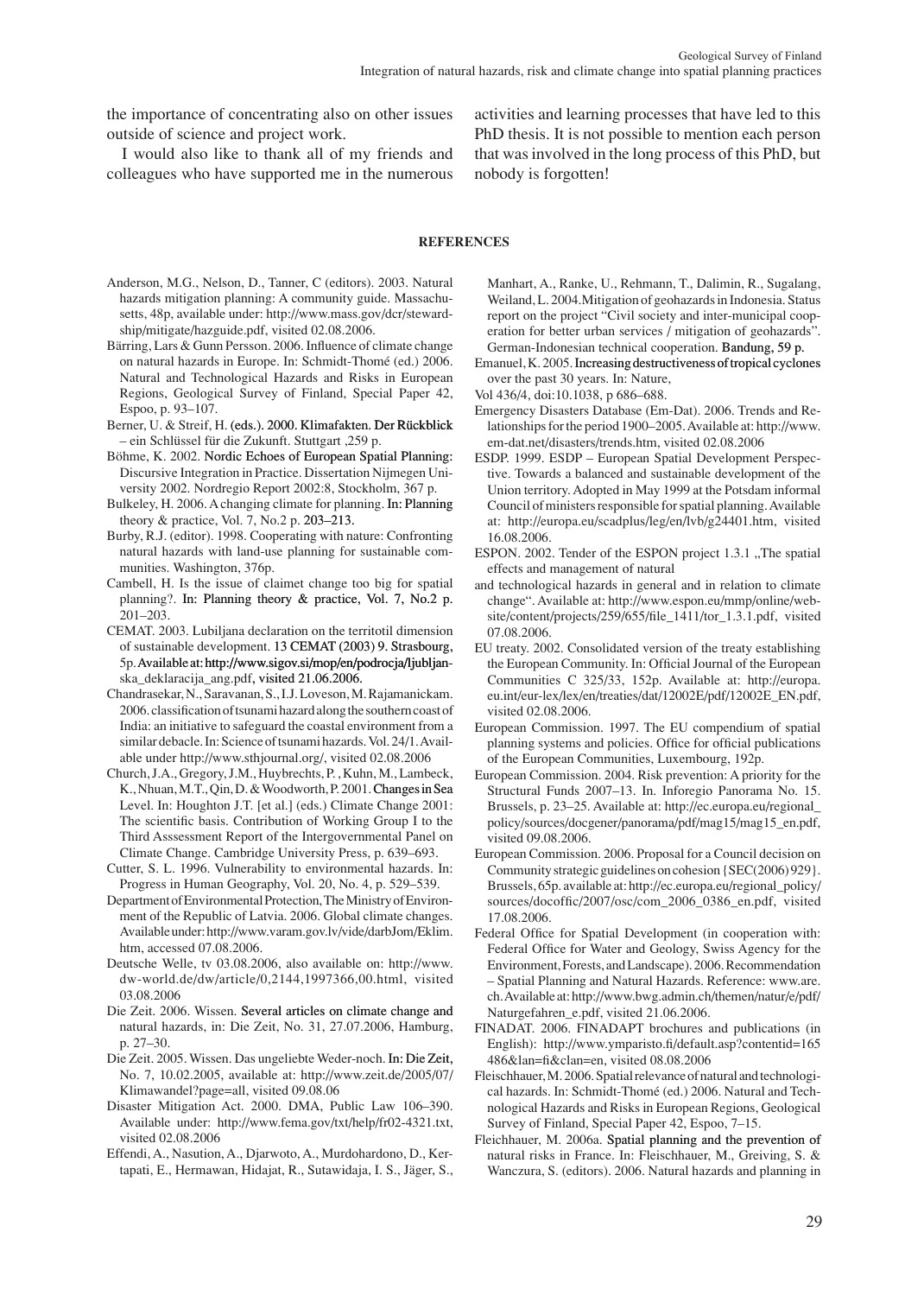Europe, Dortmund, p. 37–54.

- Fleischhauer, m., Greiving, S. & Wanczura, S. (editors). 2006. Natural hazards and planning in Europe, Dortmund, 203p.
- Hébert, H. 2003. Preliminary modeling of the tsunami triggered by the Algiers earthquake, 21 may 2003: http://www.emsc-csem. org/Doc/HEBERT/, visited 20.08.2005
- Galderisi, A. & Menoni, S. (with the contribution of Cozzi, S.). 2006. Natural risk prevention and land-use planning in Italy: Strenghts and weaknesses of a system stretched between centralised and decentralised authorities. In: In: Fleischhauer, M., Greiving, S. & Wanczura, S. (editors). 2006. Natural hazards and planning in Europe, Dortmund, p. 97-126.
- Godschalk, D. R., Beatley, T., Berke, P., Brower, D. J., Kaiser, E. J., Bohl, C. C. & Goebel, R. M. 1999. Natural hazard mitigation – recasting disaster policy and planning. Wahington, 575p.
- Goldammer, J. G. & Mutch, R. W. 2001. Global Forest Fire Assessment 1990–2000. FAo, Forestry department, Forest Resources Assessment – Working Paper 55. http://www.fao. org/documents/show\_cdr.asp?url\_file=/docrep/006/ad653e/ ad653e62.htm, visited 07.07.2005.
- Greiving, S. 2006. What are the real needs of spatial planning for dealing with natural hazards? In: Fleischhauer, M., Greiving, S. & Wanczura, S. (editors). 2006. natural hazards and planning in Europe, Dortmund, p. 185–202.
- Halsnæs, Kirsten. 2006. Climate change and planning. In: Planning theory and practice, Vol. 7, No.2, p. 227–230.
- Höhne, N., Phylipsen, D., Ullrich, S., Blok, K. 2006. Options for the second commitment period of the Kyoto Protocol. Research Report 203 41 148/01, environmental research of the Federal Ministry of the Environment, Nature Conservation and Nuclear Safety.UBA-FB000771.Availableat:http://www.umweltdaten. de/publikationen/fpdf-l/2847.pdf, visited 07.08.2006.
- Honkatukia, J. 2001. Finish climate change Adaptation Strategy. In: The Finnish Economy and Society 1/2001, p. 72-80.
- Jarva, J. & Virkki, H. 2006. Dealing with hazards: Practice in the Finnish spatial planning system. In: Fleischhauer, M., Greiving, S. & Wanczura, S. (editors). 2006. Natural hazards and planning in Europe, Dortmund, p. 19–36.
- Klein, J. & Staudt, M. 2005. Evaluation of future sea level rise impacts in Pärnu / Estonia. In: Schmidt-Thome, P. (editor): Sea level Changes Affecting the Spatial Development of the Baltic Sea Region. Geological Survey of Finland, Special Paper 41, espoo, p. 71–81.
- Klein, R.J.T. & Nicholls, R. 1998. Chapter  $7$  Coastal Zones. In: Feenstra J.F., Burton I., Smith J.B. and Tol R.S.J. (eds.), 1998: Handbook on Methods for Climate Change Impact Assessment and Adaptation Strategies, Version 2.0, UNEP, Nairobi, 7-1, p. 7-36.
- Konstantinaviciute, I. 2003. Climate Change Mitigation Policies in Lithuania. In: Source: Energy & Environment, Volume 14, number 5, p. 725–736(12).
- Krisp, J. & Karasová, V. 2005. The relation between population density and fire /
- rescue service incident density in urban areas. In: Hauska, H. & Tveite, H. 2005. ScanGIS' 2005 - The 10th Scandinavian Research Conference on Geographical Information Science, 13–15 June 2005, Stockholm, Sweden – Proceedings, p. 237–245.
- Kumpulainen, S. 2006. Vulnerability concepts in hazard and risk assessment. In: Schmidt-Thomé (ed.) 2006. Natural and Technological Hazards and Risks in European Regions, Geological Survey of Finland, Special Paper 42, Espoo, p. 65-74.
- Kusler. 2004. No adverse impact Floodplain management and the courts. Prepared for the Association of State Floodplain Managers, 46p. Available at: http://www.floods.org/NoAdverse-Impact/NAI\_AND\_THE\_COURTS.pdf, visited 11.08.2006.
- Lehtonen, S. & Peltonen, L. Risk communication and sea level rise: Bridging the gap between climate science and planning practice.

In: In: Schmidt-Thome, P. (editor): Sea level Changes Affecting the Spatial Development of the Baltic Sea Region. Geological Survey of Finland, Special Paper 41, Espoo, 61-69.

- Levet, R. 2006. Planning for climate change: Reality time. In: Planning theory & practice, Vol. 7, No 2 p. 214–217.
- Lilljequist, R. & Ligtenberg, H. 2005. Reducing the risk from natural hazards – the role of geosciences. Advice document to the European Commission. European Federation of Geologists. 8p. Brussels. Available at: http://www.eurogeologists.de/EFG-AdviceDoc\_Reducing-risk-from-natural-hazards\_30-03-2005. pdf, visited 21.06.06
- Lomnitz, C. Earthquake risk in Managua: A critical view. In: Geofísica Internacional, Vol. 14, No. 1, p. 1–17, México, D.F.
- Mann, H.E. & Emanuel, K.A. 2006. Atlantic hurricane trends linked to climate change. In: EOS Vol. 87, No. 24, p. 233-244.
- marttila, V., Granholm, H., Laanikari, J., Yrjölä, T., Aalto, A., Heikinheimo, P. , Honkatuki, J., Järvinen, H., Liski, J., merivirta, R. & Paunio, M. (eds). 2005. Finland's National Strategy for Adaptation toClimate Change. Ministry of Agriculture and Forestry, Helsinki
- 280 p. Available at: http://www.mmm.fi/sopeutumisstrategia/, visited 08.08.2006.
- Masure, P. 2001. FOREGS working report on natural hazards. Strategic report, July 2001. FOREGS, 8pp. Available at: http:// foregs.eurogeosurveys.org/meetings/meeting\_2001/wgr\_natural\_hazards.pdf, visited 21.06.06.
- Meier, H.E.M., Broman, B., Kallio, H. & Kjellström, E. 2005. Projections of future surface winds, sea levels, and wind waves in the late 21 st century and their application for impact studies of flood prone areas in the Baltic Sea region. In: Schmidt-Thome, P. (editor): Sea level Changes Affecting the Spatial Development of the Baltic Sea Region. Geological Survey of Finland, Special Paper 41, Espoo, p. 23-43.
- Mimura, N. & Harasawa, H. 2000. Data book of sea level rise 2000. Environment Agency of Japan, 113p.
- McBean, G. & Henstra, D. 2003. Climate change, natural hazards and cities for natural resources Canada. Institute for Catastrophic Loss Reduction Research Paper Series 31. Ontario. 16p.
- Munich Reinsurance Company. 2004. Great Natural Catastrophes, Topics geo 1/2004: Annual Review of Natural Catastrophes 2003. munich. 60p.
- Napier, M. & Rubin, M. 2002. Managing environmental and disaster risks affecting informal settlements: Lessons in innovative practice from South African local authorities. Submitted to the international conference and meeting of CIB Task Group 40 on informal settlements: Sustainable livelihoods in the integration of informal settlements in Asia, Latin America and Africa. Pretoria, 32 p. Available at: http://www.buildnet. co.za/akani/2003/mar/environmanage.pdf, visited 02.08.06.
- Nicholls R., 1998. Coastal Vulnerability Assessment for Sea-Level Rise: Evaluation and Selection of Methodologies for Implementation, Technical Report, Caribbean Planning for Adaption to Global climate change (cPAcc) Project, 1–39.
- Olfert, A., Greiving, S. & Batista M.J. 2006 Regional multi-risk review, hazard weighting and spatial planning response to risk – Results from European case studies. In: Schmidt-Thomé (ed.) 2006. Natural and Technological Hazards and Risks in European Regions, Geological Survey of Finland, Special Paper 42, espoo, p. 125–151.
- Pärnu Town Government. 2006. Decision of the Pärnu Town Government, 23 January 2006 no 3-28/270.
- Peltonen, L., Haanpää, S. and Lehtonen, S. 2005. The challenge of climate change adaptation in urban planning. FinAdAPT Working Paper 13, Finnish Environment Institute Mimeographs 343, Helsinki, 44 p.
- Petschel-Held, G., Lüdeke, M.K.B., Reusswig, F. 2001. Mustermodellierung anthropogener Landnutzung: Von globalen zu